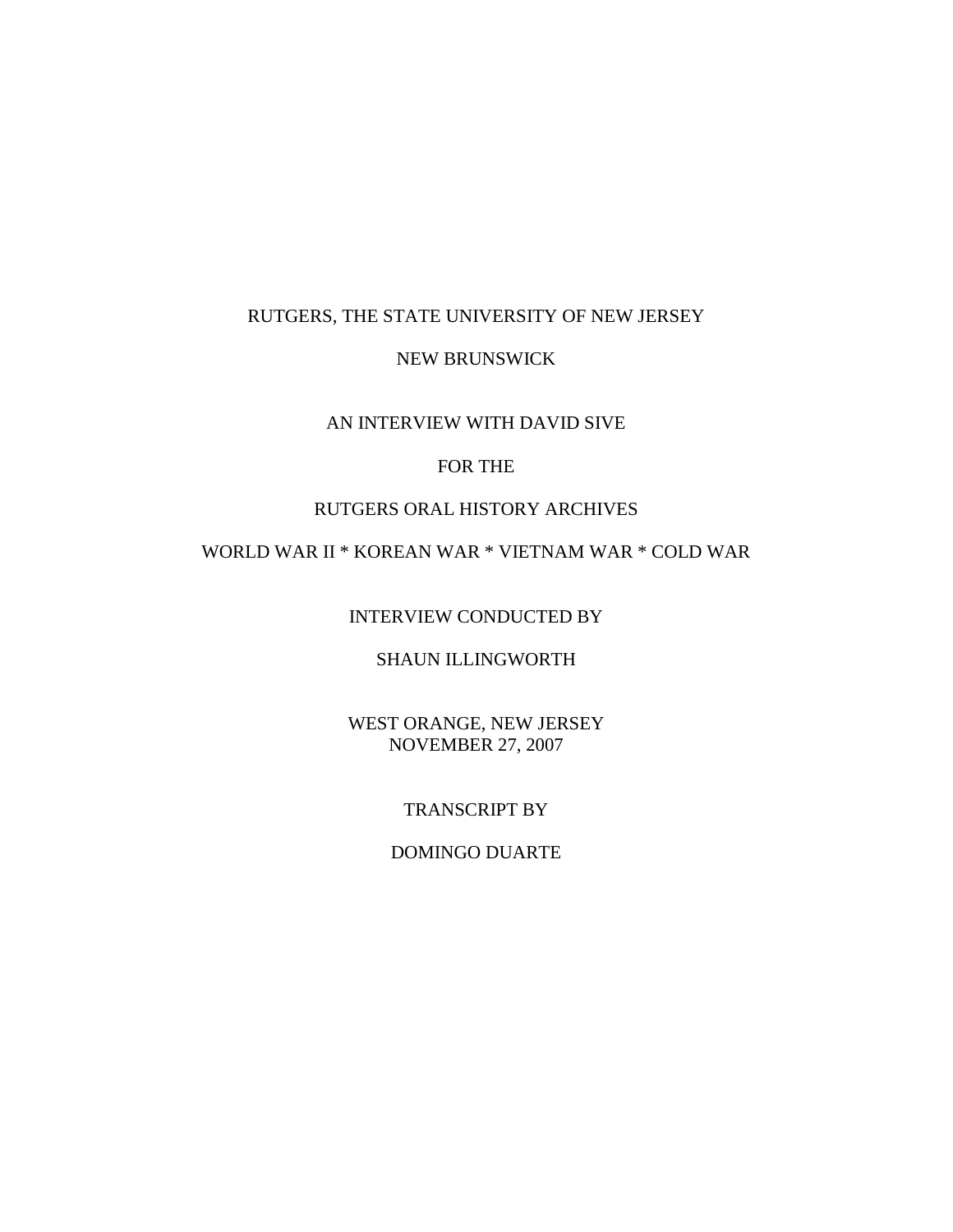Shaun Illingworth: This begins my second interview with Mr. David Sive on November 27, 2007, in West Orange, New Jersey, with Shaun Illingworth. Thank you again for having me here today.

#### DS: Thank you.

SI: Thank you for your last interview and your hospitality then. To begin, the last interview stirred up some memories about the Second World War that you wanted to share.

DS: Yes, right, and I can supplement what I said the last time with, I think, a few interesting aspects of the war. One is, in the first period that I was in the Hurtgen Forest, there was one day when we were taken to a resting place and had showers and other comforts. That was the one day of the total stay, until I was wounded and taken away. [Editor's Note: The US Army was engaged in the Battle for the Hurtgen Forest from September 14, 1944, to February 10, 1945.] Then, some aspects of the events I've recalled and I think may be of interest, one is the fact that during the Bulge battle, when the Ninth Division was not in the center of the fighting at Bastogne, but on the fringe of it, I sometimes operated the telephone switchboard, which is at the battalion headquarters, where the communications section is. … One of the things which happened during that thirty or forty days that the Bulge battle went on was, frequently, receiving word in the switchboard from some rifleman phoning, … or somebody with him, telling us of what was called an SIW. That's a self-inflicted wound. Although we were not in the center of the fighting, the riflemen were in their foxholes at the place closest to the Germans, and the weather was severe winter weather, and so, [since] just lingering in those foxholes was a demoralizing aspect of it, a fair number inflicted what got to be called SIWs. Then, there were just two interesting stories of the first time I was at the front before I was wounded. One was the fact that, … in the forest, one day, a soldier next to me in a foxhole was wounded and he sounded off, as was usual, "I'm hit, help me." So, I got out of my foxhole and went over to him and did help him get up and start walking. He was wounded in the shoulder, and I don't think it was a grave wound. In any event, we walked a few hundred yards to the place where I knew was the center of the battalion, the Battalion Headquarters, and I was a member of what was called the Headquarters Company, which, together with three rifle companies, constituted the infantry battalion. I knew that the headquarters, where the medics would be, was a few hundred yards down a forest road to a point called *Jagerhaus*, meaning "hunter's house," in German. … I walked down there and as I got fairly close to the actual center, where the command post was and the medics and others, I began to see all of the earmarks of a battle and, essentially, they're chaotic. You just don't know what is happening outside of the immediate area where you are, and probably know less about how the battle is going than the readers of the *New York Times* or some other fair newspaper back in the States. So, I noticed, among other things, a few men on stretchers, covered over, who I assume had been killed, and a few other men on stretchers awaiting a jeep, which would have four stretchers placed on it and [would] take them to the, first, field hospital and, from there, go to the larger hospitals. I also noticed, as I got close to the point where the medics and others were, I saw a large house, which probably was a house occupied by some lawyer or merchant in Cologne, the nearest big city, at least so I thought, and that house, like everything else, was virtually completely destroyed, with just a few remnants of wall standing. … As I approached the center, I began to hear some music, and, as I got closer, I recognized the music as a Viennese waltz, being played by a full symphony, and I happened to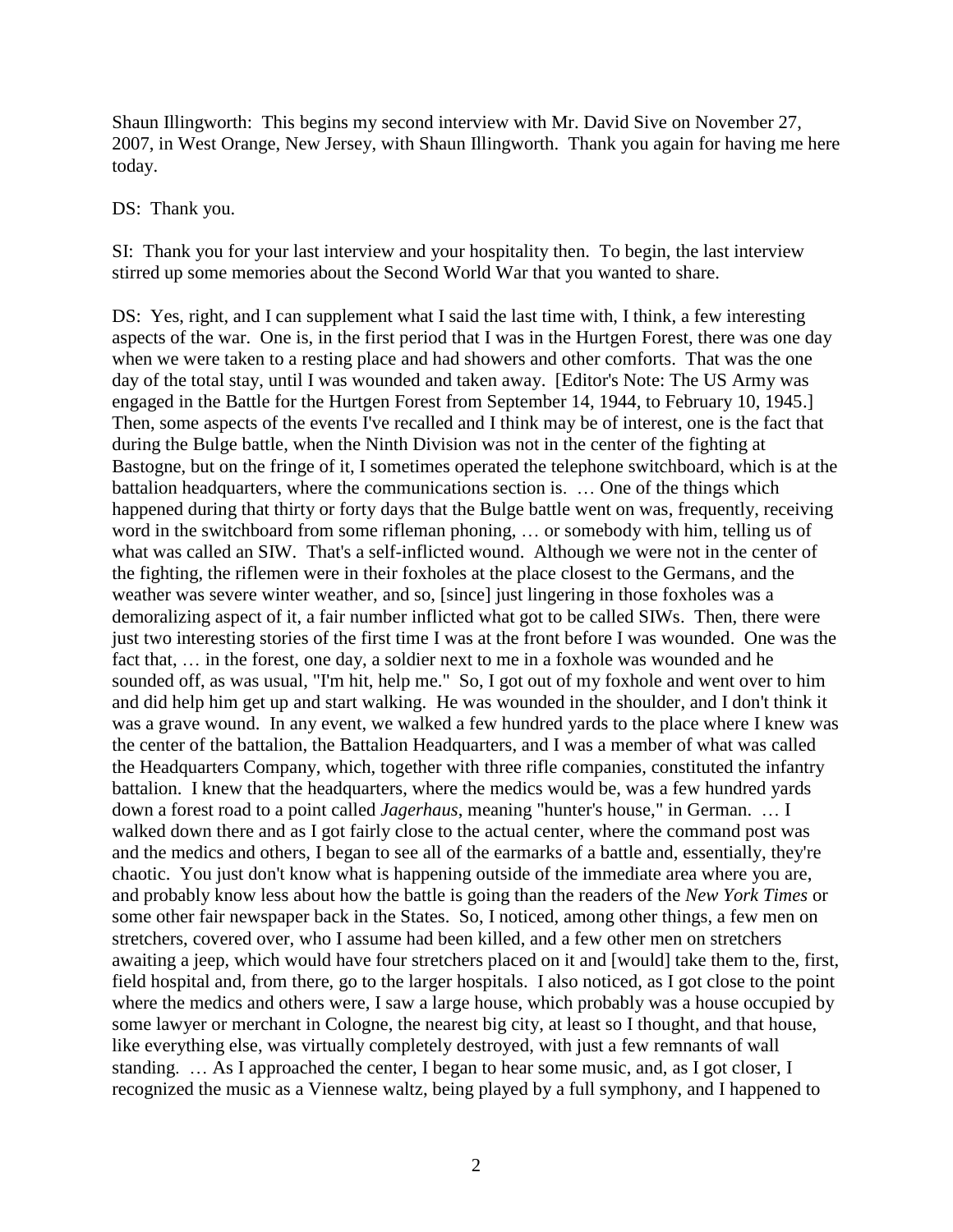… have a passion for Viennese waltzes, and I stood there and recognized the selection. It's one called *Roses from the South* or *Southern Roses*, and, to me, it was just a tremendous irony to hear this music in the center of the battle, produced by an Austrian, Johann Strauss, and think of the Germans and Austrians as creators of some of the most beautiful music, among other things, Beethoven and Mozart and Strauss, and the same ones who were carrying on the Holocaust. Well, I just lingered and thought, perhaps, the music, which came from a record player, which some GIs, with their usual inventiveness, had taken out of the house, and, somehow, that was not struck, and they were able to get it operating and must have found, in the house, some album with these Viennese waltzes, so, I waited, hoping that, at the end of that one selection, there would come the *Blue Danube* or the *Vienna Woods*, [both popular waltz compositions], or some other Viennese waltz, but it ended and I just went back to my spot. … Then, a week or ten days later, I was wounded and taken out. One other event I recall, during the second time that I was at the front, it was also in the Hurtgen Forest. The Ninth Division had hardly advanced more than one, two or three miles during the entire period from the middle of October to, oh, approximately, the end of December. … The way the wiremen operated, the way we performed our function of checking wire and looking along a telephone line for the break, and then, splicing the ends together, or setting up a new line with new wire, was to have a wheel with the wire curled around it and place that in the back of a vehicle, and then, pull the wire as the wheel revolved, and, with carrying the wire, go to the point to which you wanted to install the wire. … This, I recall, where we stopped, it was after going about, I think, a mile or so up from a fairly deep valley in a village called Monschau [in Germany], M-O-N-S-H-A-U, where I had been during the first period there, and driving up out of this valley to a plateau where we stopped. ... We stopped to begin the pulling of the wire at the edge of a clear area, which must have been pasture land, and it was a couple hundred yards from across that clear area to a wooded area. Well, I, this time, stayed by the truck, pulling out the wire and feeding it to one of my associates, who was going to install the wire where he was directed to go. … As I stood there looking out across this clear field, I noticed, at one point, some white figure coming out of the woods and beginning to walk and come across the open field to me, at the vehicle in the road, and the figure came closer and closer. … At that time, the standard instruction to infantrymen and others was, "If you see somebody and you don't know who it is, sound off with the … phrase of the day." The … phrase of the day was … of two or three words, which would be recognized by any American, such as, … "Brooklyn," then, "Dodger," or, "Pepsi," "Cola," and, if the response didn't come, … you just were told to shoot. That was the instruction, and I think the same system was used in the Pacific Islands, just having a phrase which Americans would know, but Germans or Japanese wouldn't know. … I then had the instruction to shoot, but, holding a carbine, I was so immobilized, not knowing what … the figure was. I was a bit frightened. As this figure came closer and closer, I just stayed mum and didn't shoot. … When the figure came close to me, I saw that it was a soldier, … fairly well-covered with ice and frozen snow. … I figured out, and it turned out to be correct, that he had been in one of these holes with other riflemen and had been pinned down by the Germans. … When he got to me, he was able to talk some and told about being in a foxhole for two days and two nights, literally frozen. But he was able, on the third day, to get out of the hole and, because it was misty, begin the walk to some road or place where he'd meet others. … That immobilization probably saved his life, or at least from injury. … It was interesting and just unusual, just to have this experience. … Disregarding the instruction to shoot when a person didn't respond with, "Cola," after, "Pepsi," or, "Dodger," after, "Brooklyn," and so forth, saved the life of the man. …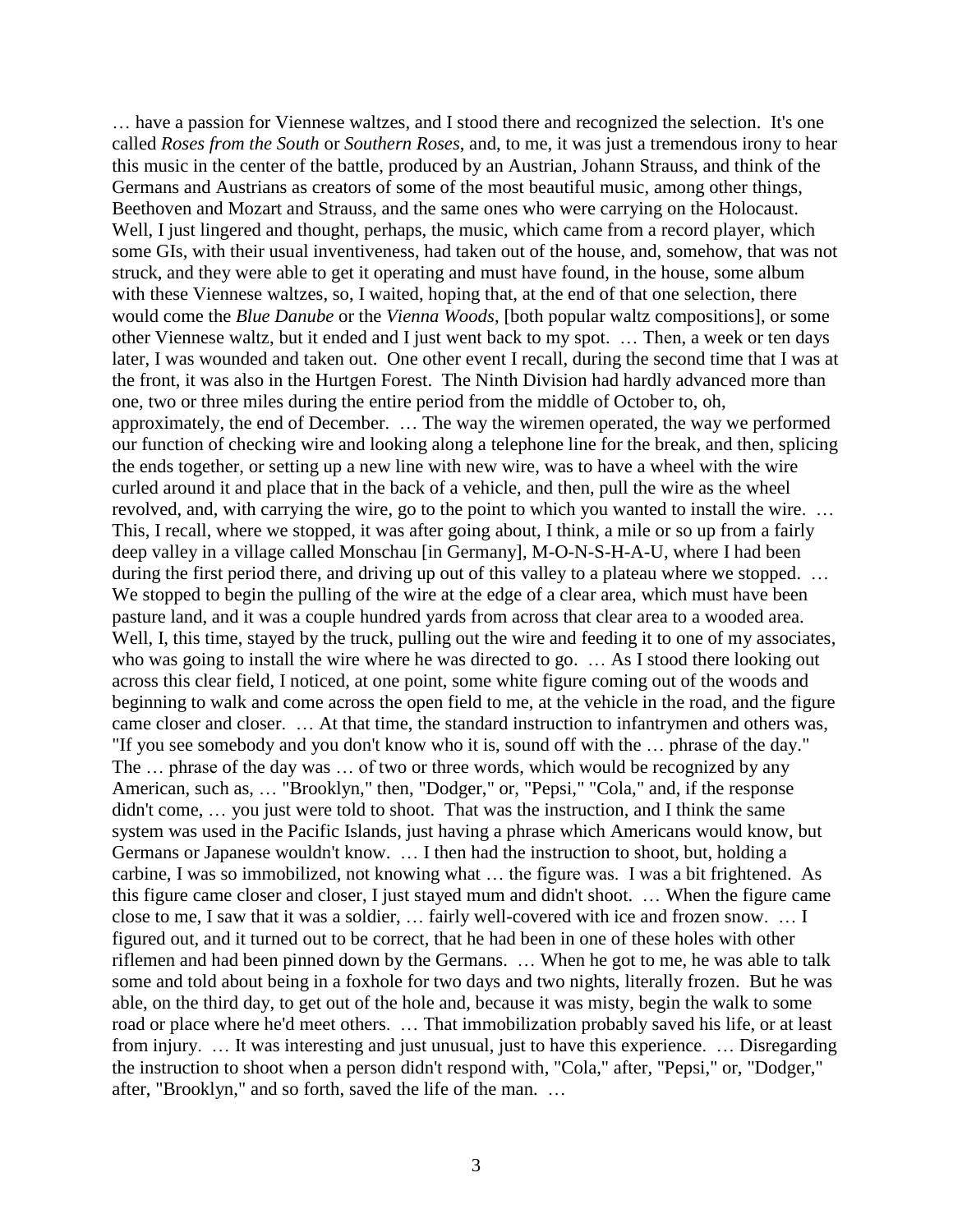SI: I just have a couple of questions based on that experience.

DS: Yes.

SI: In addition to fixing where the wire had broken or had been damaged, did you also have to monitor for Germans tapping into the line, or any security type of function?

DS: I don't recall that. I don't recall it personally. It may have been done, that may have been part of the instruction, but I don't recall doing that, no.

SI: What about during the Battle of the Bulge, where there were Germans coming in with American uniforms, pretending to be Americans? Do you remember either any cases of that or the sense of paranoia that took over the Allied forces then?

DS: I didn't experience that. The well-documented dressing in American uniforms by a couple hundred Germans was, I think, closer to the center of the fighting, the center of the "U" near Bastogne, and it didn't take place where I was, in one of the parts of the "U" a few miles from the center of it.

SI: So you were not subject to that sense of paranoia, that the person in front of you may be a German coming through, and so, you have to use passwords and that sort of thing. In your job, did you ever encounter booby traps or anything like that?

DS: … I didn't, no. I do remember that that was a real hazard, and several men did encounter them and were injured.

During the period at the end of February and the beginning of March, after the Americans had broken through … the Hurtgen Forest, and [were] proceeding east over, I think, agricultural, dairy farm country, we were told to be very careful about going into the houses in the villages which we would encounter. ... It was a fairly rapid advance then and, each day, each unit would take one or two … villages. … We were warned not to open a cabinet, … open a drawer, be careful when going into the house, just watch out, very carefully, look for booby traps. … There were some incidents in which a fair number of the men … were wounded by booby traps.

SI: I would like to jump forward to Columbia Law School, unless you have any other thoughts.

DS: No, there's nothing else that I think is notable.

SI: You can come back at any time.

DS: Right, yes.

SI: Did you use the GI Bill to go to Columbia?

DS: Yes. I came back to the US ... from Paris ... near the end of May. ... I then went home to Brooklyn and stayed there, really, until … the end of May or early June. I don't recall exactly,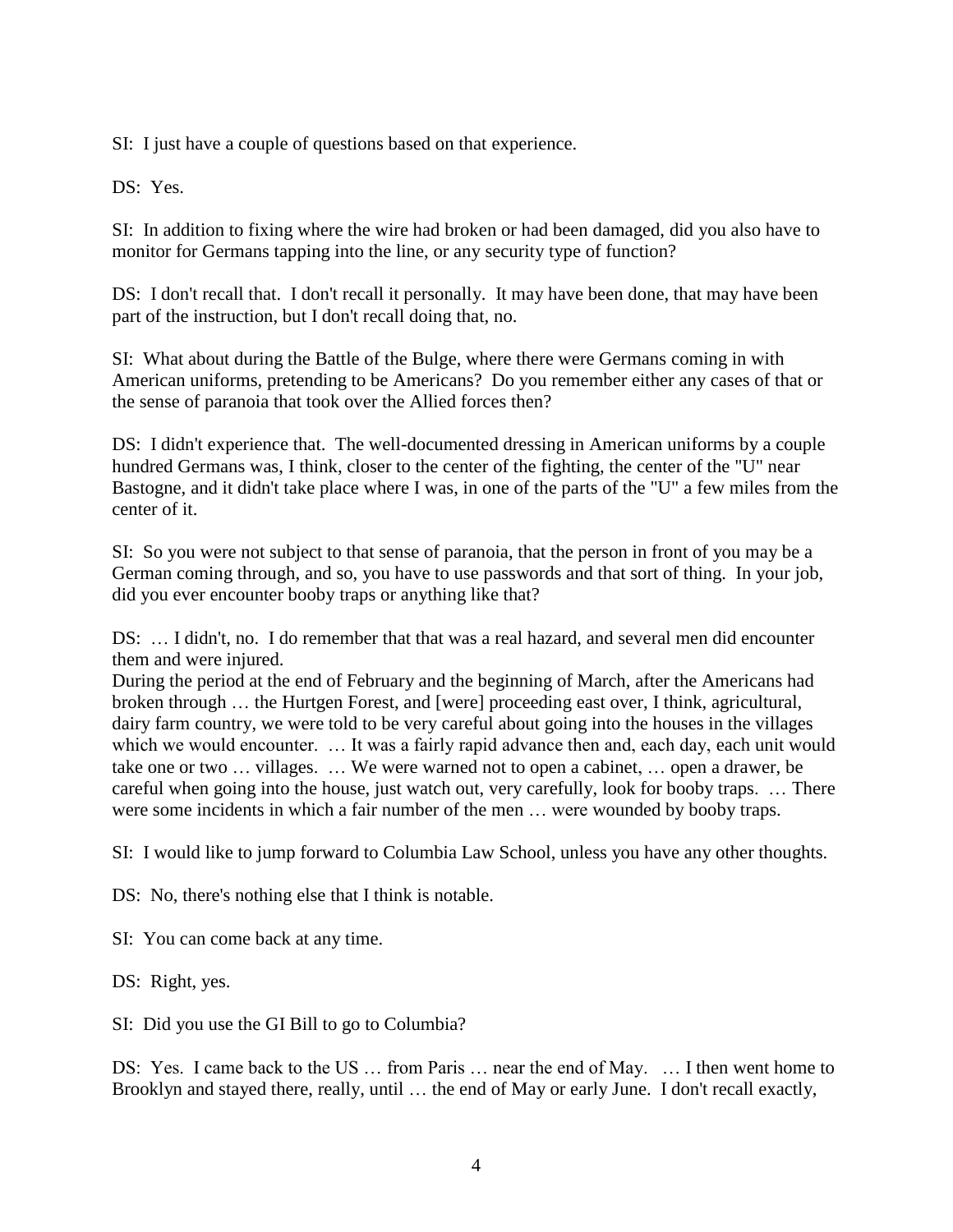[it] may have been mid-June that I arrived in Brooklyn, and there, in the apartment … my father and my younger sister were. ... My mother was in bed, in … the last stages of a cancer. … Her illness was the reason I was granted what was called an emergency furlough by the authorities … of the Army in Paris, where I was. … I stayed … at home until the beginning of August. … During that period ... I visited people whom I knew. … I stayed with my sister and father and spoke to my mother in bed. I don't think she really recognized me, but that's something I don't know. … She actually did die in … early July. … At the end of July or the very beginning of August, I started to go back to an Army post. … I was instructed to go to Chattanooga, Tennessee. I forget the name of the Army post which was there, [Fort Oglethorpe]. … It was a fairly large center where men were received and re-outfitted and housed and … given needed medical care. It was a fairly important place to service the troops. … I decided … to hitchhike to Chattanooga.

I was a frequent and lover of hitchhiking, in part because I've just, always, since childhood, had a passion for travel, and [have] always been a keen student of the geography of any place which I visit. … So, I decided to hitch from … Chattanooga. … I remember going to Harrisburg, Pennsylvania, and then, southwest along, I think it's [US] Route 11. … That road proceeds through very scenic country, through the Shenandoah Valley, and it goes very close to the Shenandoah Mountains, … the Blue Ridge Mountains and the Smoky Mountains. It's a very beautiful route southwest. … When I was midway between Harrisburg and Chattanooga, or maybe a bit further than midway, I think it was August 9th, the nuclear bombing of Hiroshima, and then I think … nine days later; … I think the bombing of Hiroshima was on August 7th and, about five days later, the bombing of Nagasaki. … In that five days, the talk was whether the Japanese would surrender. [Editor's Note: The atomic raids were carried out against Hiroshima on August 6, 1945, and Nagasaki on August 9, 1945.] … I suppose it's understandable that I felt very elated ... because I was looking forward to the possibility of returning to the Ninth Division, which would no doubt have been one of those divisions which would lead the assault on the mainland of Japan, along with other units. … There's always a good deal of speculation and debate whether we should have used the nuclear bombs. People understandably, have sincere … opinions on both sides. … I've always thought that … the bombings were justified. No doubt, my thoughts … are influenced by my personal situation. … One of the things which I think is seldom heard in that debate, which still goes on … is the toll of our firebombing of practically all Japanese cities, with far more loss of life than that from the nuclear bombs. …

#### [TAPE PAUSED]

SI: Can I turn this back on?

DS: Yes.

SI: Please, continue.

DS: One of the aspects of that continuing debate, which I hardly have heard people mention, is that, in addition to the numbers of Americans and British, ranging in guesses from fifty thousand to three hundred thousand, who would have been killed, and four or five times that wounded, is the firebombing, before the nuclear bombing, of a number of Japanese cities, completely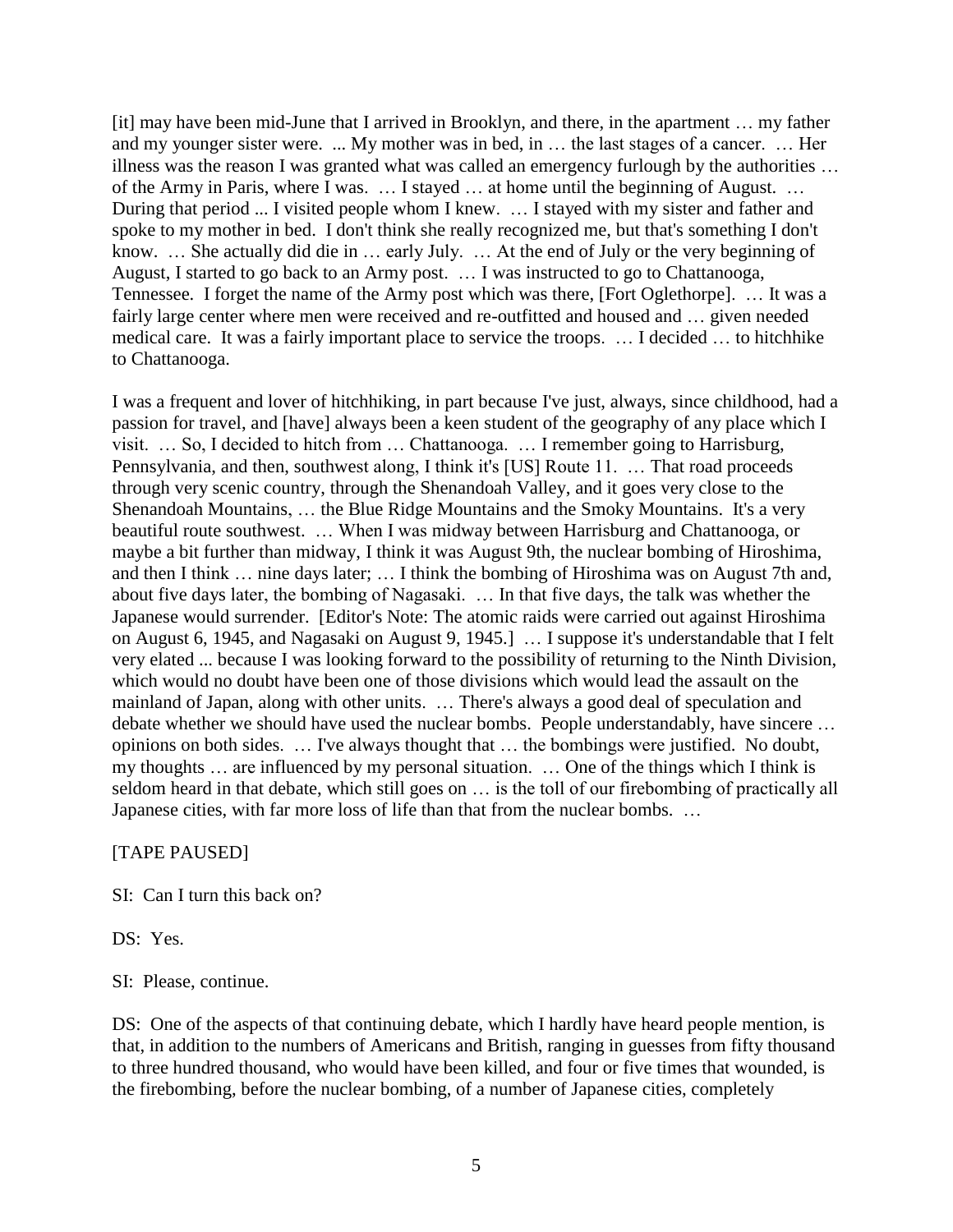destroying the cities. … They consisted mainly of wood structures, including Tokyo, [and] killed as many people and more; … as many as were killed by the nuclear bombs. … The Hiroshima [bombing], I think, eighty or ninety thousand people died immediately, and a large number later. So, I have this view of the nuclear bombing and it influences my thoughts in this continuing debate. … It's been something which I find some difficulty in explaining to my children and others who ask for my view about the justification for using the nuclear bombs. Well, that's a continuing debate and I don't doubt the sincerity and intelligence of the people who take the opposite view. … That firebombing by regular airplanes occurred … to a number of …German cities, after the Americans and British assumed total control of the air. … The most dramatic and, perhaps, infamous bombing was that of the City of Dresden, in eastern Germany, … that great arts center, which was firebombed by the British. … I think fifty to seventy-five thousand people died from it. … The British used to do their bombing in the day and the Americans at night. [Editor's Note: Mr. Sive is referring to the February 14-15, 1945, air raid on Dresden, Germany, in which the Royal Air Force conducted area bombing with incendiary bombs at night and the US Eighth Air Force targeted marshalling yards in the city center during the day.] They had different views of tactics, and the British, I don't think the Americans did, … firebomb a number of German cities, which I think, looking backward, correctly, is deemed to have been unnecessary. ... It was after the liberation of Paris, and, perhaps, ... and after the Battle of the Bulge and the beginning of the rapid advance across Germany, toward Berlin. ... There are quotes of Winston Churchill defending that firebombing. … There, again, … are different views as to whether it should have been done, but it's just an aspect of the war.

… Getting back to Chattanooga, … it was, I think, just three or four days after the bombing of Nagasaki that the Japanese surrender. … V-J Day was August 14th, when [General Douglas] MacArthur and others met Japanese officials and the formal surrender took place. [Editor's Note: V-J Day was declared on August 14, 1945, in the United States. The formal surrender ceremony on the USS *Missouri* in Tokyo Bay did not take place until September 2, 1945.] In the meantime, I was re-outfitted. … The Army, and the Navy, too, I suppose, had to figure out what to do with the men who … suddenly would be set free. … They worked out a program whereby, gradually, men were released. … The release began, I think, in October. … The Army had what they called a point system. One received a certain number of points [for] each battle and each award, and …other aspects of … his career.

I, of course, ranked quite high in that point system. I think it came to sixty-five points. I somehow recall that figure. … One received points for each important battle, and for a Purple Heart. ... One received points if he went overseas. ... I rated high in points and was actually discharged on October 30th. In the meantime, the people in charge decided to send me to San Francisco, to an Army post about twenty miles east of San Francisco, on the eastern shore of San Francisco Bay, … in the City of Pittsburg, California. I forget the exact name of the Army post, [Camp Stoneman], but I was there ... assigned to be the assistant editor of the daily camp newspaper. … It was an interesting and easy job, … quite a sinecure. … I was there [for] about thirty-five or forty days. I went there from Chattanooga, I think [in] the third or fourth week of August. … Among other things while there, I had a tremendous desire to see parts of California, particularly the Sierra Nevada Mountains, Yosemite and other places, several National Parks. … Part of the time I was there, I remember two or three days going to Yosemite with a man whom I had befriended. ... He had been in the infantry, and wounded three times, and [was] beginning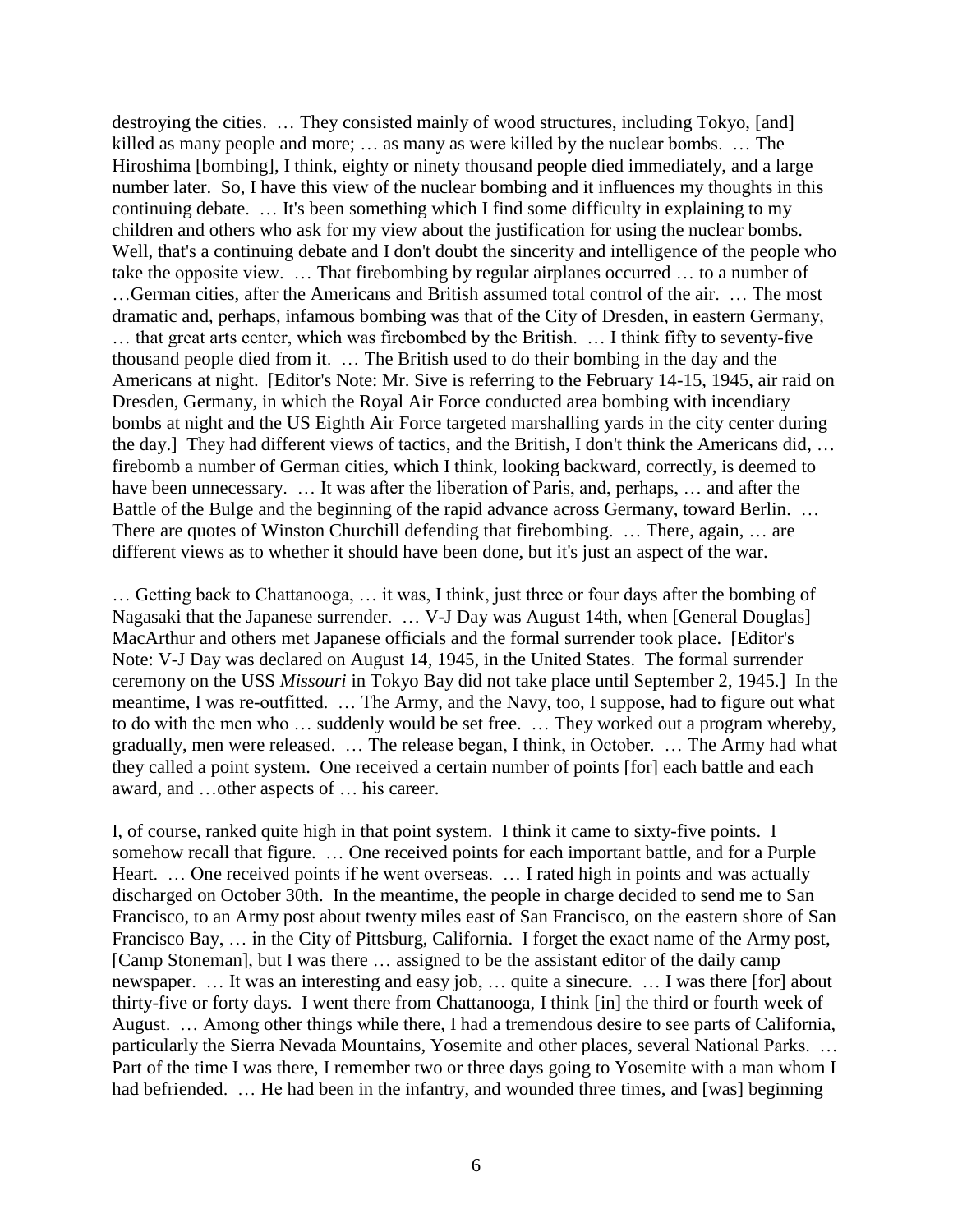to go back for the fourth time when the fighting ended. … We hiked Yosemite and I was so enamored of it that I think we must have walked eighteen or twenty miles up, from the valley floor up to the plateau, and then, around and to the part of the high point overhanging the valley at El Capitan [a large rock formation in Yosemite National Park] … I had known about and read a good deal of it reading virtually every book by John Muir. … He was one of the great naturalists and authors, and among other things, the founder, around 1905, I think, of the Sierra Club. … He founded … it to oppose the use of a valley and river … for the water supply of San Francisco. … Actually, he and the Sierra Club lost that fight. I forget at the moment the name of it. I think it may be Hetch Hetchy, I'm not certain. [Editor's Note: Hetch Hetchy is a now flooded glacial valley in Yosemite.] Well, I had really known about the area, including Yosemite. … That was a highlight of the stay there. I also recall, part of the re-outfitting in Chattanooga was taking the Army's IQ test again. … I really worked hard at it, I wanted to get … a high grade, to do something pleasant in the Army, I think I got a grade of over 140, which I think was quite a few points higher than the first time I had taken it. Well, it's just one aspect of my recollection.

… I was discharged on October 30th, out of some military center in … Sacramento. … I decided then that I'd … hitchhike home to Brooklyn. … I told my father and sister about that, and I think my sister understood, but my father, understandably, was very much disappointed. He had been through the war with my sister, my mother gradually succumbing to cancer, and, of course, he wanted me home instantly. ... I felt ... strongly that I wanted to see the States and go through them. … I decided I would do … so. … I took about thirty to thirty-five days, going north to the Redwood Country of California, then … through the wine region of the Napa Valley, … to northwestern California, where I took a road going across a mountain range to northeastern California, to the City of Redding. … I chose that route because it went near and within the sight of Mount Shasta. … It is one of the highest mountains in California and very well-known to any reader of John Muir. One of his interesting accounts of his adventures was a night on Mount Shasta, where he kept warm through thermal springs … on the summit. I wanted to see that, so, I went to Redding.

… That trip was a bit odd. It's about three or four hours. I was picked up by a middle-aged couple who were members of some evangelical sect, like … Jehovah's Witnesses. … Just a few minutes after I got into the car and we started riding, the woman asked me, "Have you been saved?" Well, I didn't quite know … how to respond. I told her, … "If you mean saved from worse things than the fighting, yes." … By saved, she meant become a member of their sect. … They spent much of the time while we were riding to Redding instructing me and giving me accounts of what their interests were and how … I would be saved by joining their sect. … I went from Redding, California, north to Crater Lake in Oregon. … All of these places I knew very much from reading. … I went west to Portland, then north to Seattle. … I took a whole day going around the Olympic Peninsula. I wanted to see the Olympic Mountains, which are one of the most scenic and beautiful areas of the US. From … Seattle, I started out one morning at dawn. I recall being at the western end of one of the two bridges which go across Lake Washington, a large lake which is on the eastern side of Seattle … which leads east to the Cascade Mountains, including Mount Rainier. … Mount Rainier is southeast, but I went east and south to eastern Washington, to Spokane, and then, further east to Idaho and the Bitterroot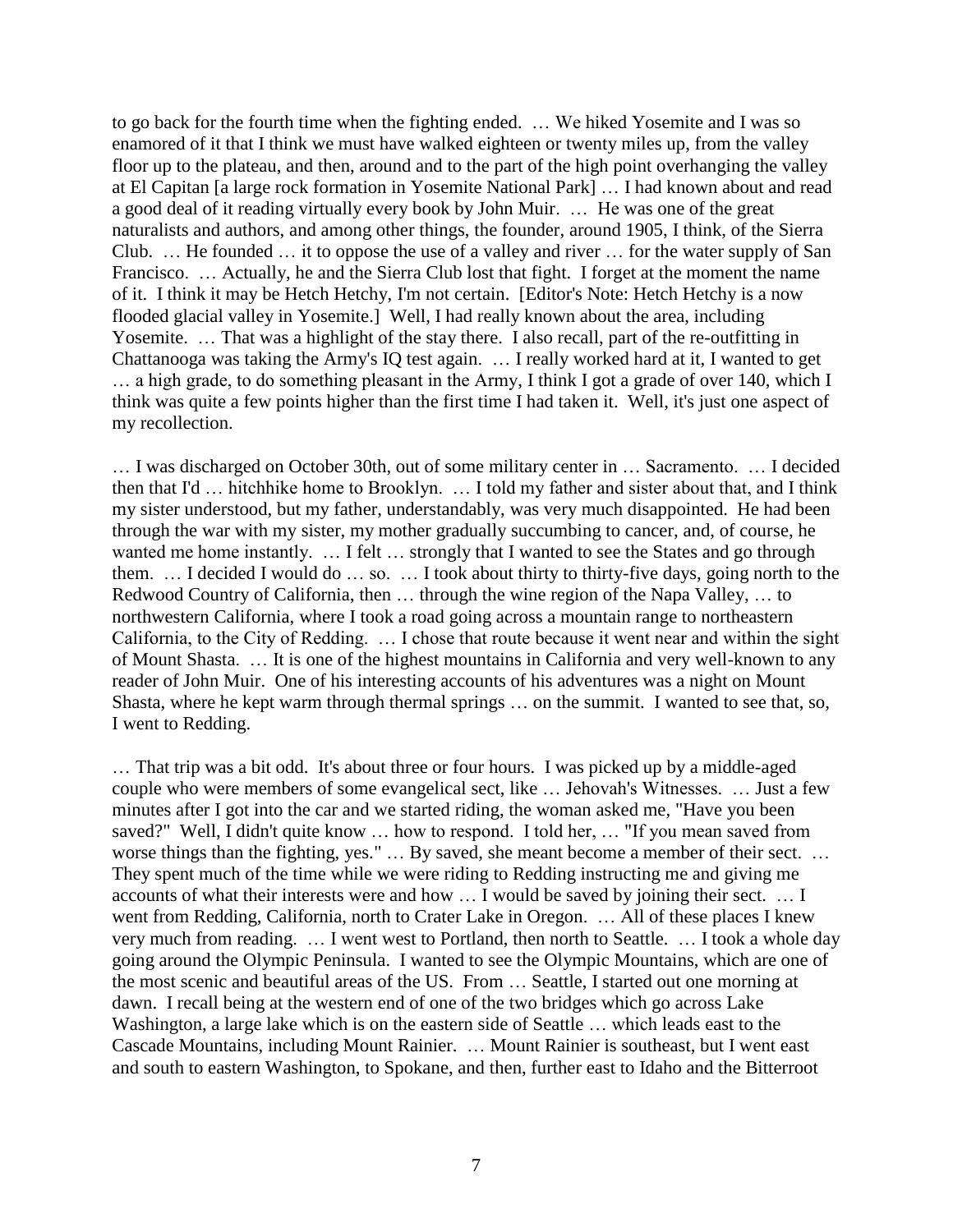Mountains and across the Continental Divide, south to Denver, and then, east to Omaha, … Chicago, and Cleveland, Ohio.

… After about twenty-eight or twenty-nine days, I … arrived in Brooklyn. Well, I still wanted to see things, so, I took a whole day going up and back to the Adirondack Mountains, which was one of the principal places which I always loved, from the camping and hiking there, and finally got back to Brooklyn. Well, that was at the end of November. … Sometime near the end of November, it may have been early December, I made out applications to go to law school and made out the applications for Harvard and Columbia. At that time, there were really only three elite law schools, Columbia, Harvard and Yale, well, maybe four, also, Chicago. Now, there are half a dozen or more elite schools, including NYU, but, at that time, there were only three elite schools and the prospect of going to an elite school, and then, at the end of the courses there, going immediately into the practice of law with either one of the elite Wall Street firms or other well-known firms was what turned me to want to study law and become a lawyer. My father always told me that he wanted that, before the war and earlier, and I resisted it, because I didn't want to follow the path of most of the persons wanting to be a lawyer, a large portion of the Jewish community, and, in part, because of the well-known prejudice, then, of elite and other well-known firms against Jews and non-whites and Italians, people whose names ended in "O." The usual route to become a lawyer was going to college for two years, and then, beginning law school at night and studying at the law school four or five years, and then, hanging out a shingle and waiting, at least so it appeared to me, for the first cousin to die or be in an automobile accident. Well, that, I just didn't want, but the prospects [were more appealing] in an elite school, financed by a bill, a program, wasn't exactly the GI Bill, but similar to it, and I think with a slightly greater benefit, for men who were disabled, and I was classified then as twenty percent disabled. [Editor's Note: Mr. Sive is referring to the Veterans Vocational Rehabilitation Act of 1943 (Public Law 16).] … I've since then received a disability pension for that, but I did decide then that, yes, I want to pursue law as a career. … I chose Columbia over Harvard. … I couldn't see the prospect … of leaving my father and sister alone again. So, I chose Columbia over Harvard Law School, and, at that time, we lived in Flatbush, Brooklyn. I was at Columbia for two years. Most of the law schools then had accelerated the three-year program to enable one to complete the studies and receive the degree … in two calendar years. … Between early December and the 1st or 2nd of February, when the classes began at Columbia Law School, I went back to work at the drugstore I had been [working at] while at college. … I didn't really take any further time off; then I began studies at Columbia Law School in February '46.

SI: Were you concerned at all about quotas at these schools that you applied to? Was that a concern then?

DS: There were quotas, yes. There were quotas at the colleges, and I think the law schools, too. Harvard, I think, then, was almost unique and infamous, really, for accepting almost everybody who applied and discharging them at the end of the first year if they didn't do well. … It was cruel. … There were quotas then, definitely, in colleges. I'm not certain if there were quotas geared to religion or ethnic origin at the law schools. One had to take a test to go to Columbia … then. I think, Harvard didn't have a test then. I'm not certain, but I know Columbia, Yale and other schools did. … I took the test and passed it, although I don't think I could secure entrance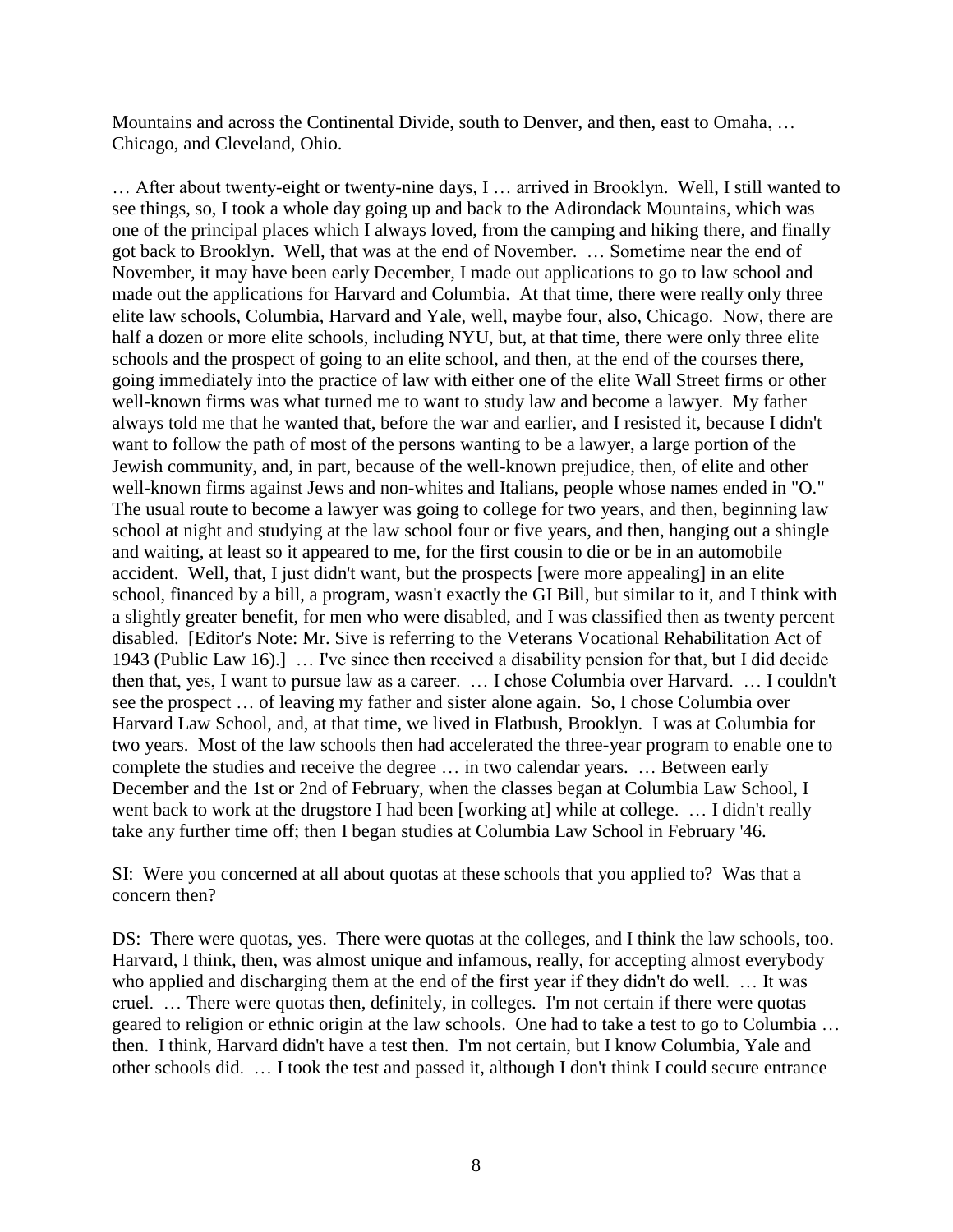there today [laughter] to Columbia or Harvard, Yale, Chicago, or NYU. I just wasn't that good a student.

… One of the interesting aspects of that month, of … December and January, was my father urging and pleading with me to call and speak to … my rich uncle in New Jersey, who, family legend had it, knew senators and other politicians. … My father urged me to use … the contact to secure entry to Columbia, but I did [it] on the merits. … The merits weren't quite as difficult as I think they are now.

… The Columbia class consisted of just over two hundred students, all but four of whom were men, as distinguished us [from] classes immediately before … the war which then were overwhelmingly women. … This was before women really began to go to law schools in force. … Today … a number of law schools have a small majority of women. The class was … virtually all veterans. … I worked hard and did secure good grades in the first year. … The objective in law schools … was to be at the top scholastically, to become one of the editors of the law review. "Making review" is the great thing. … In Columbia, at that time, there were so many …who really had the grades and the standing to, in the ordinary case, make review that Columbia established a special category of students, which they called "Stone Scholars," named for Harlan Fiske Stone, the Chief Justice of the Supreme Court, who had taught at Columbia. Well, I didn't quite make the review, but I became a Stone Scholar. I think we were a total of twenty to twenty-five, out of the two hundred.

… I went through the usual course of studies at Columbia, all the time commuting by an hourlong subway ride, after twenty or thirty minutes walking to the subway, to Morningside Heights and back. … It took two to three hours every day. The other, perhaps, interesting thing is that the law schools all carry on what they called moot court programs, where they imitate court proceedings, with arguments and briefs. … Columbia and Yale then held the first interscholastic moot court competition. … I was one of the three on the Columbia team who, in the holding of a moot court session, beat Yale. … I think I was the outstanding one in the conduct of the oral argument, but there's not much else which I think is notable … my two year at the law school … finishing the studies in February '48.

SI: Was there any kind of specialization at that point, any area of law that you enjoyed over another?

DS: Yes, there was a specialization in litigation, courses in civil procedure and other courses. I … made a special point of taking the course in labor law, and that was because as Stone Scholars, those who didn't make review, [we] were employed as kind of interns by members of the faculty. … I was employed by two professors, a Herbert Wechsler, who was the brother of the owner and editor of the *New York Post.* … He had been one of the chief lawyers at Nuremburg [the trials against Nazi war criminals]. He had a partnership with a Paul R. Hays, who taught labor law and civil procedure. … Hayes, coincidentally, was one of the two or three top officers of the Labor Party in New York State then. … I took labor law … because I was interested in impressing him. … That's where my wife and I met. She was a graduate political science student at Columbia and took the course in labor law. Graduate political science students frequently take some courses in law schools, labor law, constitutional law, administrative law,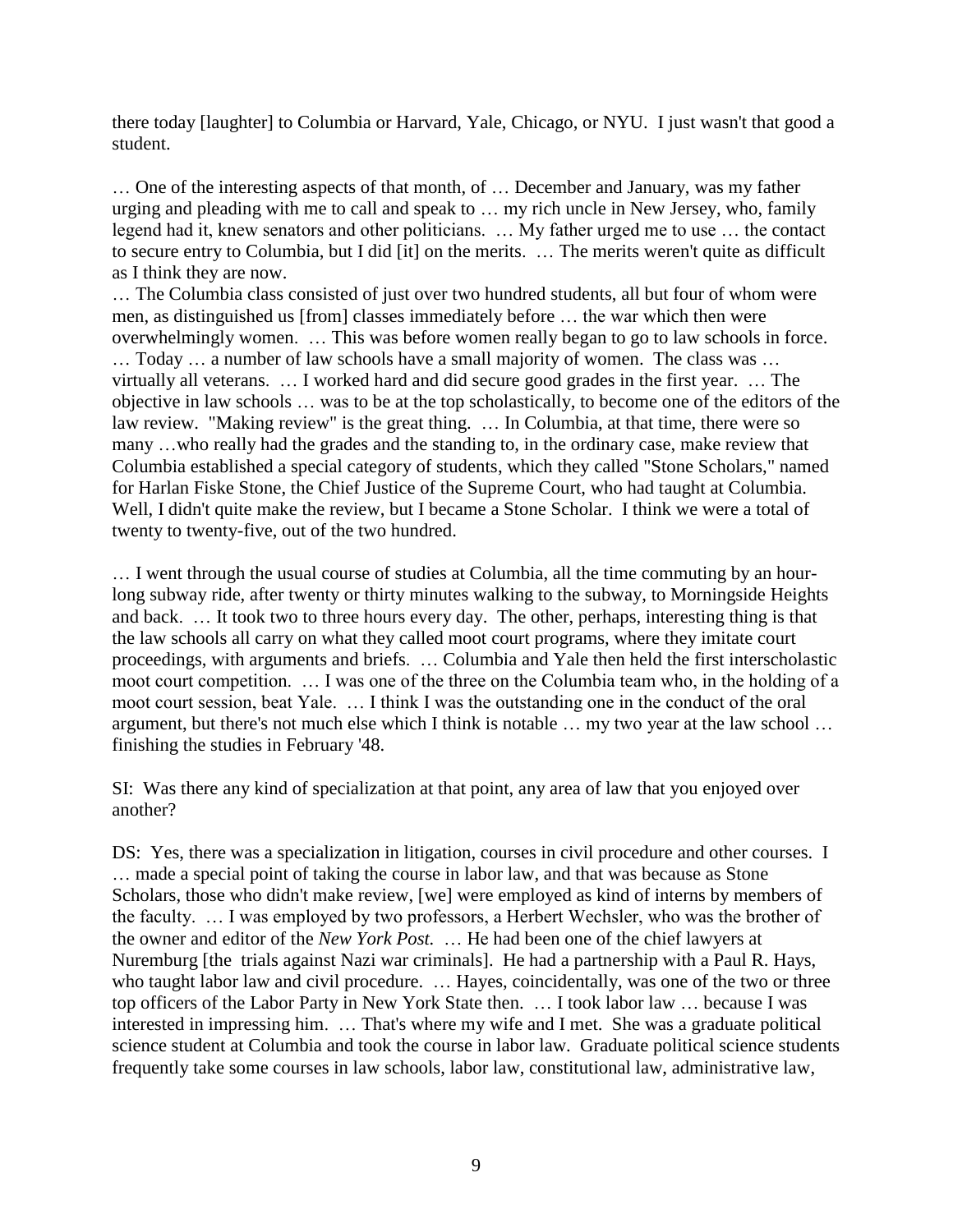and … other public law. That's where we met. That was in the Fall of '47. … We were … attracted to each other and married in July of '48.

Four months after my completion of … studies at Columbia and two months after I first was employed and took the bar exam in April of '48. … The only other impression of Columbia was the number of brilliant scholars and the number of persons who led distinguished careers. … After I completed studies at Columbia in February '48 … I went back to work for awhile, at the same drugstore in Brooklyn as I worked at before the war, and took the bar and took a thirty-day course to study for the bar. … I began to seek employment and … I was employed by a small firm with a general commercial practice … at Pine Street, Manhattan, right near Wall Street. The firm was Levien, L-E-V-I-E-N, Singer and Neuberger, and it had one claim to real distinction. It had been one of the two law firms representing the plaintiff in the case of *Loft v. Guth* [*Guth v. Loft, Inc.,* 5 A. 2d 503 (Del. Ch. 1939)]. That case established the doctrine of corporate opportunity, meaning that [if] a member of the board, or an officer, finds and develops an opportunity in some other business entity, that opportunity belongs to his employer, not to him. Well, [Charles] Guth had been the president of the Loft Candy Company. ... He had found and exploited the entity which was the Pepsi-Cola Company, and so, they were, I think, one of two firms representing Loft, the Loft Candy Company. … The case, I think, was completed about two or three years before I joined the firm.

… I became an associate at the firm. I think there were three associates and three partners, Levien, Singer and Neuberger. Singer was very well-known as one of the high officials of the United States Bank, who had been charged with some criminal offense during the Depression, because of things which the banks did. He was not convicted. … He was a lawyer, and so, he became a member of the firm.

… I started working … at the firm in April, I believe, and, in September or October, a lawyer named Charles Seligson became a member of the firm. He was an outstanding practitioner and scholar in the field of bankruptcy and corporate reorganization. ... He taught bankruptcy and ... federal practice … at NYU Law School. … He was, really, the scholar of the firm, whom I became attached to in the several years I stayed with it and began to practice a good deal of bankruptcy and federal practice. … After a few years, [I] first did law teaching, where I would substitute for him on occasions when he was out of town … and couldn't make his classes at NYU. … I taught several sessions of bankruptcy law and federal practice, which is a separate course in law schools. Practice in the federal courts was distinguished in law schools from … state … practice. … In the firm, there developed, in the late '50s, a really bitter dispute between Neuberger, who carried on a trusts and estate practice, and A. Lincoln Morris, who was a partner and the principal client developer, really, much more so than Neuberger. There developed quite a bitter dispute about sharing of profits and that dispute resulted in the breakup of the firm around '59 or early '60. … I stayed with … one of the two successors of the breakup. I was made a partner in '57 or '58. … Ten years was the usual period for lawyers to become partners in fairly sizable firms.

… During … the early years … I began to … specialize in litigation. That was my interest. … My first important client was a wholesale dry cleaner. Wholesale dry cleaners received the cleaning work, for cleaning and pressing, from so-called route men, men who would drive small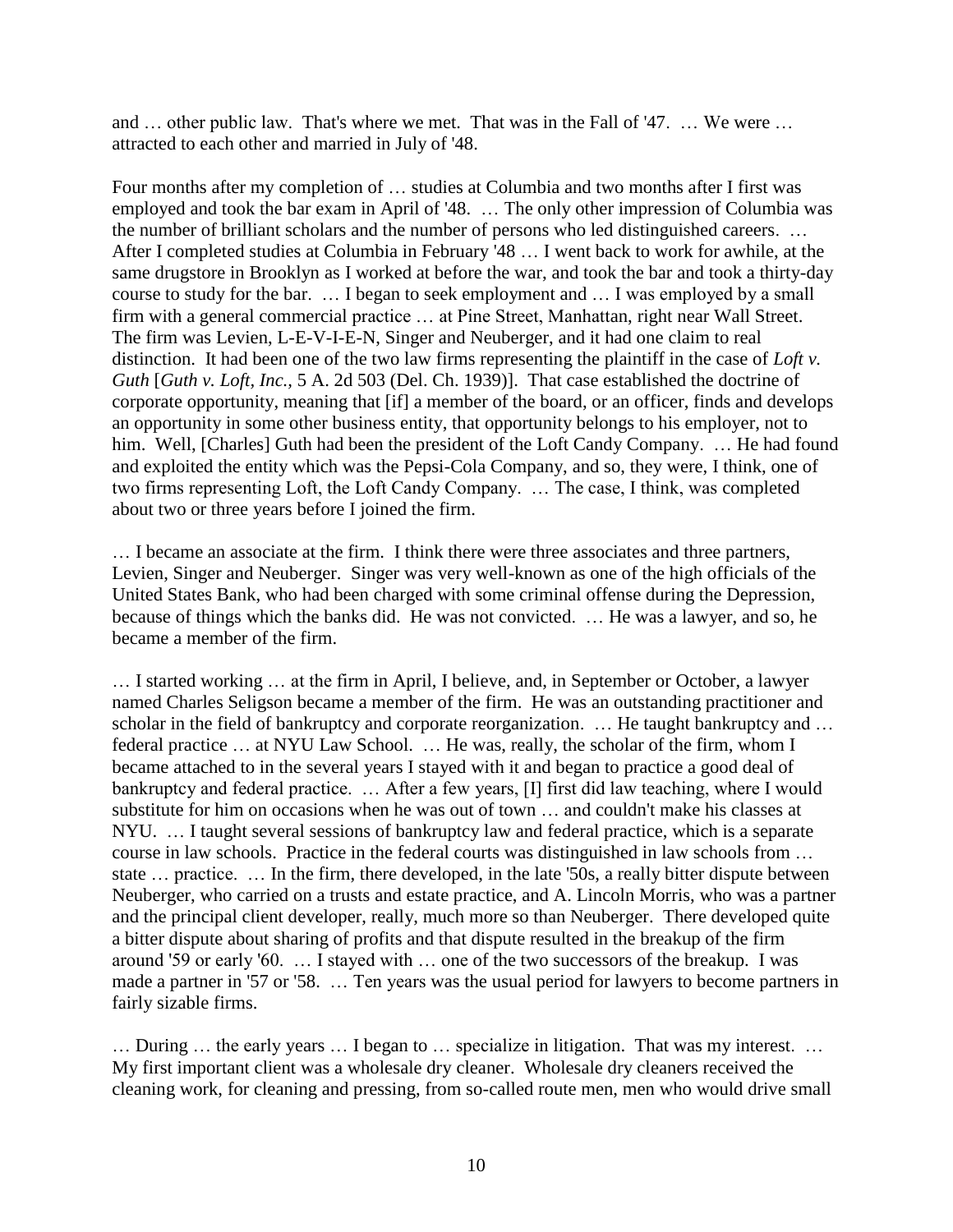trucks along particular neighborhoods and pick up from the tailors the clothing to be processed and brought back two or three days later. … I representing them as required … in [small claims court]. …

# [TAPE PAUSED]

DS: As I said, my first clients in litigation were tailors who were sued by customers for damage to garments or loss of garments. … That was in small claims court, which had jurisdiction of suits, I think, up to one hundred dollars. It was a part of what was called the municipal court of the city. … That was my first litigation practice, and part of it was always, well, often, using an expert witness, an employee of the wholesale dry cleaner, who, if I wanted him to, would testify that the burning of a garment was due to the inherent defect of the material. [laughter] It had some humorous aspects.

… One interesting event in that period, that early period, was, I think, in '51, when, [earlier], in '50, I bought the first automobile that I owned. We lived, my wife and I, Mary and I, in Flatbush, on Schenectady Avenue, near the Kings County Hospital, in a basement apartment, beginning in July, when we were married. …We lived there about a year-and-a-half. [We] then secured an apartment in an apartment house on 119th Street, ... Manhattan, just a half block from Amsterdam Avenue and Columbia University. … We lived in that 119th Street [apartment] for about two or three years, until we went to the suburbs, buying a house in Rockland County, in Pearl River.

… One Sunday evening, I had to go to the Bar Association, to its library … on 43rd to 44th Street, between Fifth Avenue and Sixth Avenue to do some work. That was the library available, and I took the car. [laughter] [I] wanted to drive that two or three miles, but it chanced that a car was parked, double parked, on the southern side of the street, the far side of the street, which ran east and west, and one [was] double parked on the northern side. … In going out of my parked position on the northern side and turning carefully to the right, to get between the two double parked cars, I scraped and dented the front right door. … I was … very angry at that, understandably. … I decided to bring a lawsuit and, also, to write to the editor of the *Times* and the *World Telegram*. … The lawsuit was originally for sixty-five dollars, which was the estimate to … repaint it. … I brought the lawsuit and had it returnable on a day that I would be in the municipal court, the small claims court, representing … tailors. … By the time the lawsuit came up for trial, about two weeks later … my anger was softened. I decided to get another estimate and I got that from somebody who would just put some putty or some filler in the dent and paint over it, rather than restoring … the door to its original … condition. … The case was called by the judge in the small claims court, along with two or three of the dry cleaning cases. … The court called out, "*Sive v.* (*Neumann*?)." (Neumann?) was the first of two named defendants. … I answered, "Ready," and some woman lawyer answered, "Ready." … After the calendar call, I asked her to come out into the hallway. … She did, and I spoke to her and began to offer to settle the case for the fourteen dollars, instead of the sixty-five. … She not only said no, but seemed angry, that I had the temerity to propose settlement. So, I went through with the case, testified and got a judgment of fourteen dollars, plus, seven dollars costs, with a five-day, of what they called a stay of execution, to give the defendant the chance to pay the judgment before … the sheriff or marshal … would execute the judgment. On the seventh day, instead of getting paid, I received a notice of appeal. She appealed the case to what was called then the appellate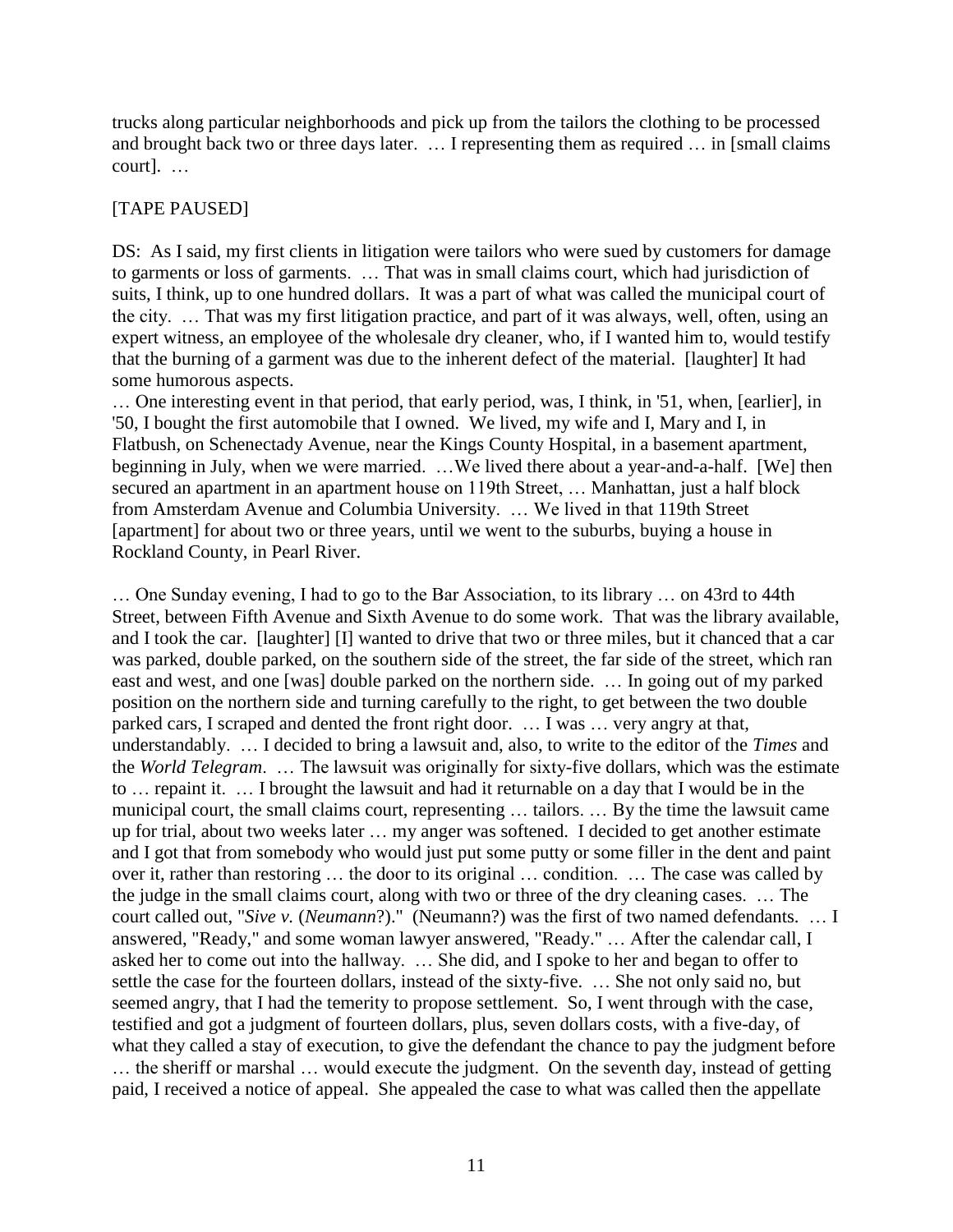term. … I went through the appeals process after a few months, with briefing and climaxing with oral argument before a panel of five appeals judges, and the judgment was affirmed.

In the meantime, it was when the newspapers were carrying on campaigns about the evils of double parking. … The weekend after it was affirmed, on the Saturday evening when my wife and I went to visit a friend in Flatbush, Brooklyn, leaving in the apartment a babysitter. … The baby … was the oldest of our children, born at the end of January '50. … While we were at this friend's place, Saturday evening, the babysitter phoned and said, "The *Daily News* is phoning. They want to know more about the story in the *Times*." … I went down to the subway station, which had a newsstand, where they sold, on Saturday evenings the early edition of the *Times*. … There, on the front page, on the left-hand ... was the story about ... my lawsuit, explaining the importance of it and the fact that it threatened to open whole new fields of liability to insurance companies, and ending with a paragraph reciting the fact that I wouldn't be bothered about double parking in the suburban areas to which we were slated to move at that time.

Well, I think it was on Monday that the editor of the travel section of the *Times* phoned me and told me how immensely interested the insurance companies were in the suit and carrying the appeal further, to the Court of Appeals, the highest court in New York State, and I should keep him advised [of] what happens. ... By then, when I heard this, I was really thrilled with the idea of going to Albany to argue and being photographed by the papers, going up into the courthouse and [serving as] the proponent of justice fighting the insurance companies, with their high-class lawyers. ... That was [to be] thirty days after the affirmance by an intermediate appellate court, but, on the thirtieth day, they paid. … That really got me a bit angry. [laughter] … Among other … features of the case was, I think it was the only one, it may have been still the only one, in which a person sued for damage to his car while the drivers and occupants of the car or cars which he sued weren't in the cars. ... I succeeded in arguing that what was required of me was what lawyers call a "reasonable standard" of driving; not the most skilled. ... If I had been more skilled, I admittedly would not have scraped the right front door.

… The case was interesting when I began to receive a large number of calls from lawyers with double parking cases and [I] became the expert on double parking. I never got a paying client out of that, [laughter] but the most interesting thing was old friends, with whom I had lost touch, who read the *Times* that Sunday. … I think the *Times* story was the day after the parade for Douglas MacArthur, in New York, which was an important story, after his firing by Truman, that whole bit of history. [Editor's Note: The parade was held on April 20, 1951, during General MacArthur's "farewell tour" following his removal from command in Korea.] … Actually, one of the persons who called was a childhood friend from grammar school in Brooklyn, who lived in Caldwell, New Jersey. … I re-established the acquaintance with him and that … has gone on to today; I still keep … in touch with him. … He moved from Caldwell, sometime in the '50s or '60s, to Boulder, Colorado, where the university is and the law school, [the University of Colorado at Boulder]. … We exchanged visits between Caldwell and the suburban area which we moved to in '51, I think it was; no, it may have been '52. We had bought a house in Pearl River, Rockland County, after searching, among other places, in Westchester, but Westchester was too expensive, and we bought a modest development, five-room house, paying, I think, ... thirteen thousand dollars, … in Pearl River, which is in Rockland County. It attracted us in part because of the proximity of most of Rockland to Palisades Interstate Park and Bear Mountain,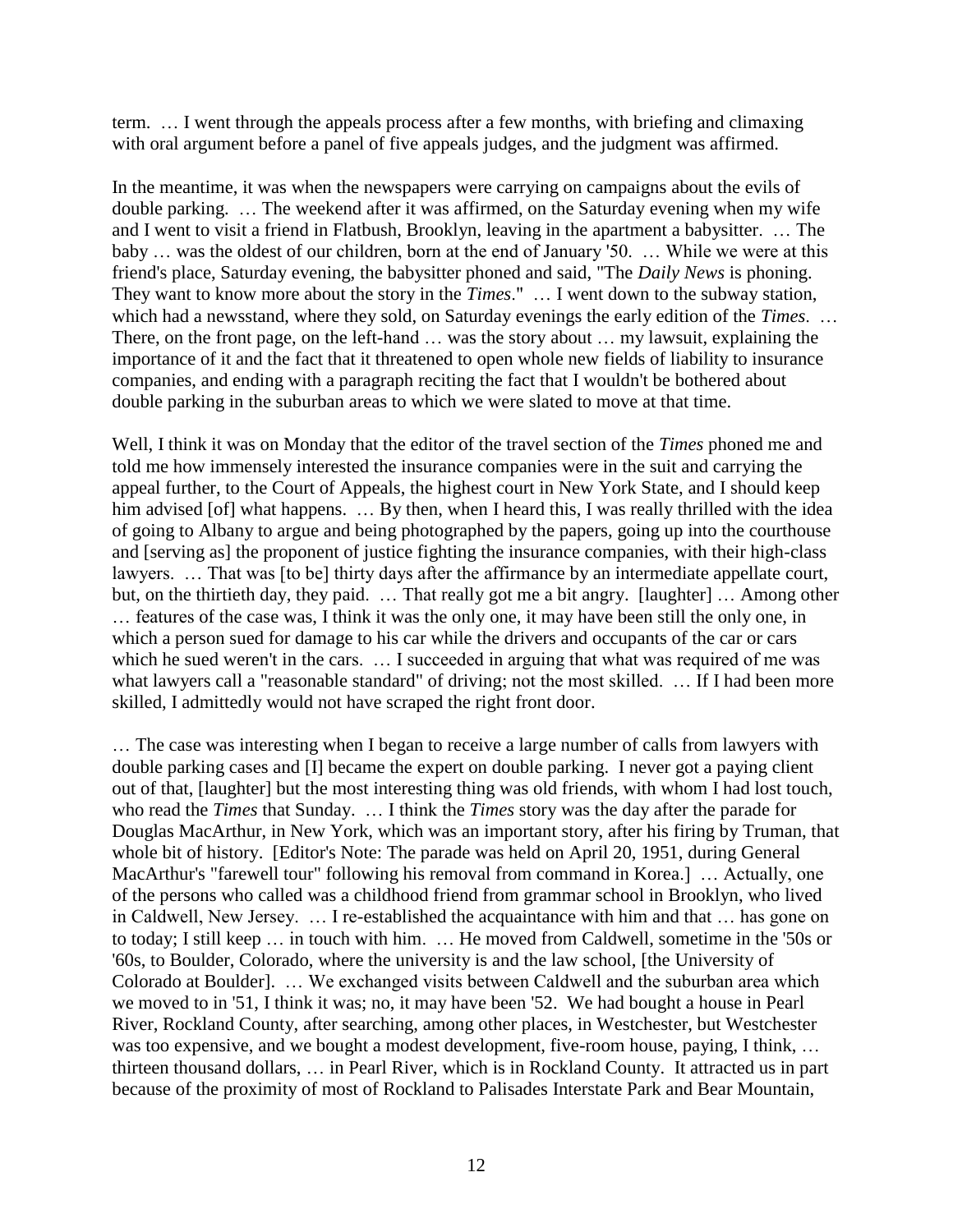where the hiking trails were. ... Hiking is one of our chief, well, our principal recreation. So, we moved to Pearl River, and I don't think there's anything else I can mention of the period up to moving to Pearl River.

Just going back to the law firm, it experienced the bitter dispute between Morris and Neuberger. In '50 or thereabouts, the firm moved from Pine Street to the Empire State Building, the thirtyfourth floor. … The firm had signed a lease to occupy about a third of a floor, the thirty-fourth floor, but this dispute between Morris and Neuberger became bitter, and, for a year or two, I don't think they talked to each other. It was very uncomfortable. … At one point, after this feud was carried on, Morris, who was a brilliant business developer in many other respects, brilliant, but, sometimes, was coarse, upbraided somebody else and he would usually use curse words. … I told him, "Bud, you don't have to use [curse words];" no, he was, I think, criticizing me for something, and I told him, "You don't have to use curse words." … He became infuriated with that and said to me, "We won't sign the lease," and the firm divided. … In the meantime ... the firm was involved, for a couple years, in a fairly large case, the plaintiff of which was a small oil company and the case was for breach of a joint venture. Joint venture is a partnership with one deal involved in it, one business development. … I was really anxious to do something notable and I began writing to law publishers, offering to write a textbook on the law of joint ventures, where there was no known textbook. One of the most important early joint venture suits was this *Loft v. Guth*, where [Charles] Guth developed a joint venture, the organization of the Pepsi-Cola Company. … There wasn't anybody who wanted to publish a textbook of joint venture, but I did hear from a publisher in Cleveland ... [the Bobbs-Merrill Company, based in Indianapolis], who asked me if I was interested in doing a portion, or the whole of, one or two volumes, which they were going to publish, of a standard two-volume treatise on the law of partnerships. It was called *Rowley*, R-O-W-L-E-Y, *on Partnership*. … This was *Rowley on Partnership*, and the writer of … most of the partnership chapters was a lawyer in Cleveland [Reed Rowley], the son of the person who originally wrote the partnership text, I think in the '20s. … I made an agreement with him. They engaged me to do the part of the second volume dealing with joint ventures and other special forms of business associations, joint stock company, business trust, etc.

I did that and that took three or four years, as most such books do, and typical [practice] in that whole period was spending whole evenings in a library. It was mainly in the Bar Association Library on 43rd Street. ... I ... would go there at six o'clock, eating a quick supper, and work until ten or eleven, go to the Port Authority Terminal, take a bus to Pearl River, which was about a … fifty-minute trip in the late evening, get home and walk, just a couple hundred yards from the through road to the house which we had bought. On a number of nights, I didn't make the last bus, which went all the way to Rockland County and beyond Pearl River to Spring Valley, [which] was the last stop. ... I had to take a bus to Montvale, New Jersey, and then, walk, at midnight, the two miles home. I did that a number of times and, needless to say, it was quite a consumer of time and effort, and the book was finally published, I think around 1980 [1960], the two books. … Tragically, the author of the first volume, Mr. Rowley, died a couple months before the publication of … the book, and it was really his life's work. During that period of time, I visited the publisher, I think, once, in Cleveland, I think it was the Bobbs-Merrill Company, which has published law books and other books, and I think since then it has been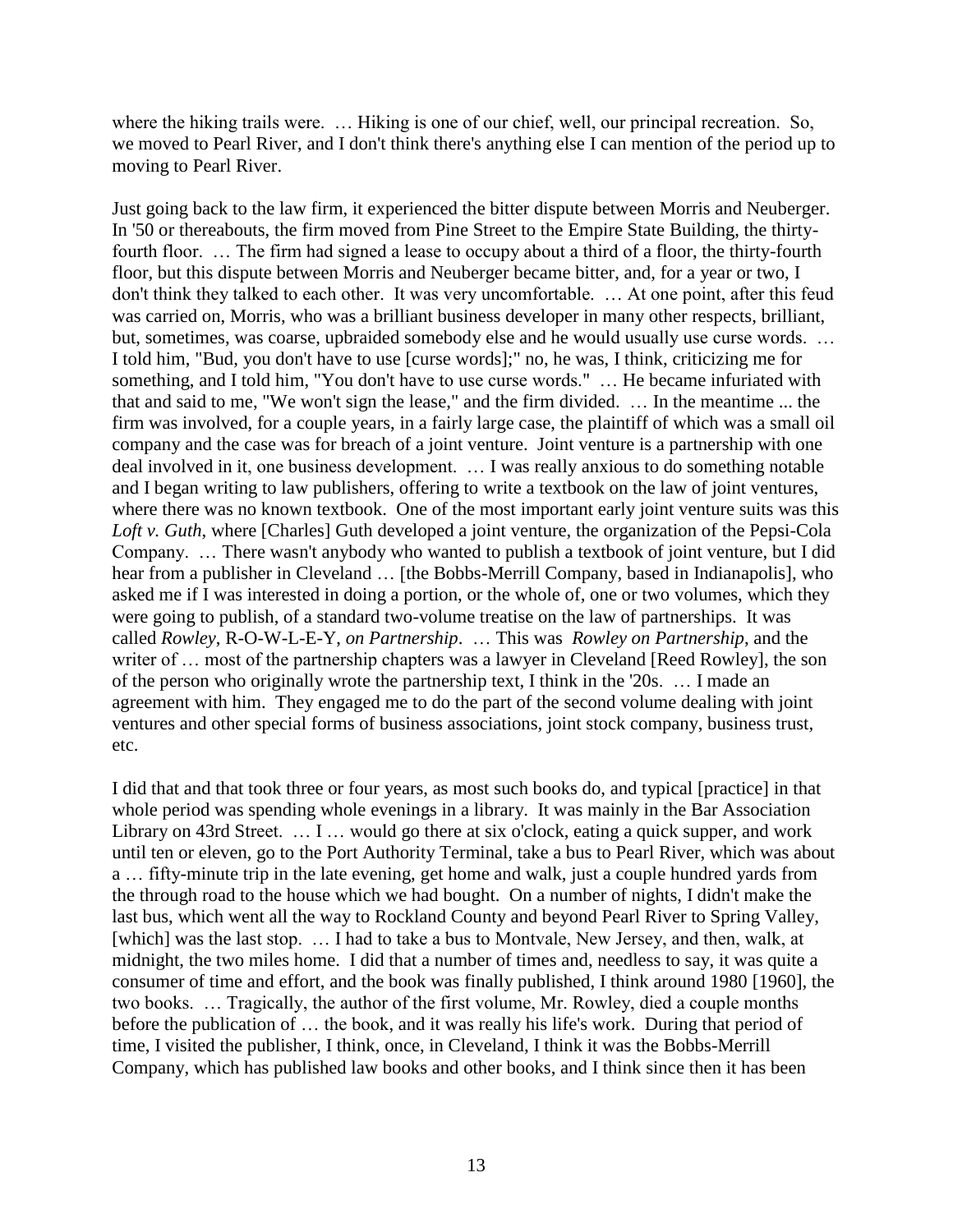absorbed. … A third edition of the partnership text was written and published, I think, in the  $90s$ .

… Important in that period to [when] the firm divided was the beginning of [my] involvement in politics. The firm divided, and it had been quite successful by then, and Charles Seligson and Morris, and a few others, formed one firm, to secede to it, and Neuberger and myself, and one other lawyer, a David Winer, who had an office across the hall in the Empire State Building, formed the partnership of Winer, Neuberger and Sive. They were each fifteen to twenty years older than I and I was the junior partner; … we engaged one other lawyer to be the one associate of the firm, who was coming out of Harvard Law School. … The firm began practicing, under the name Winer, Neuberger and Sive, at the Chrysler Tower East Building, on the northwest corner of 42nd Street and Third Avenue. We had a fairly small office and we took the smaller clients, by and large, from the nucleus of clients … of the old firm. … The larger ones, including the Pepsi-Cola Company and others, went with the Seligson and Morris firm. … Among the persons whom they took was one really brilliant associate who had been a student of Seligson, named [Martin] Lipton. … He left Seligson and Morris, and another person, [and] established a firm which has had the most glamorous and mercurial rise to be a … firm of two hundred lawyers and is well-known as a classical Wall Street firm, [Wachtell, Lipton, Rosen & Katz].

… The only other notable aspect of the practice before the breakup of the old firm was the representation [of] several fairly known, well-known, persons in bankruptcy matters. … One of them … was Michael Todd, the great showman, the great showman … of movies, … stage shows, and variety shows. … Somewhere after we first began representing … Todd in bankruptcy, which came to Seligson through the reference by a Reno, Nevada, lawyer of Todd's to Seligson, the top bankruptcy scholar and practitioner in the country. That was Seligson. … I did all the smaller deals … of the business of Todd, and the litigation. … He became even more famous by marrying Elizabeth Taylor, who, at one point, came with Todd into the office to visit us. … It was quite an occasion, with her and Todd. … When he completed the bankruptcy, the firm continued to represent … Todd until he died in an airplane crash, in Arizona, I think. [Editor's Note: Mike Todd died in an airplane crash in New Mexico, on March 22, 1958.]

Among the ventures of Todd was the development, with the Skouras Brothers, of the Cinerama film process, I think the first three-dimensional film … process. … I remember, Neuberger did the work there for Skouras… the old firm, where Seligson was a partner. Well, there were some funny aspects of the Todd representation. … My recital of … these amusing aspects of legal work over the years can take one hour or … seven hours or four or five. … You have to tell me what I should do.

SI: From everything that I found in the research on you, the biggest case that comes up is the Storm King Mountain Case, which began in the early 1960s. [Editor's Note: In *Scenic Hudson Preservation Conference v. Federal Power Commission* (1965), a landmark case in the history of environmental law, and subsequent legal actions, Mr. Sive represented several environmental groups (not the main plaintiff) in opposing the construction of a pumped storage power plant on Storm King Mountain near Cornwall, New York.]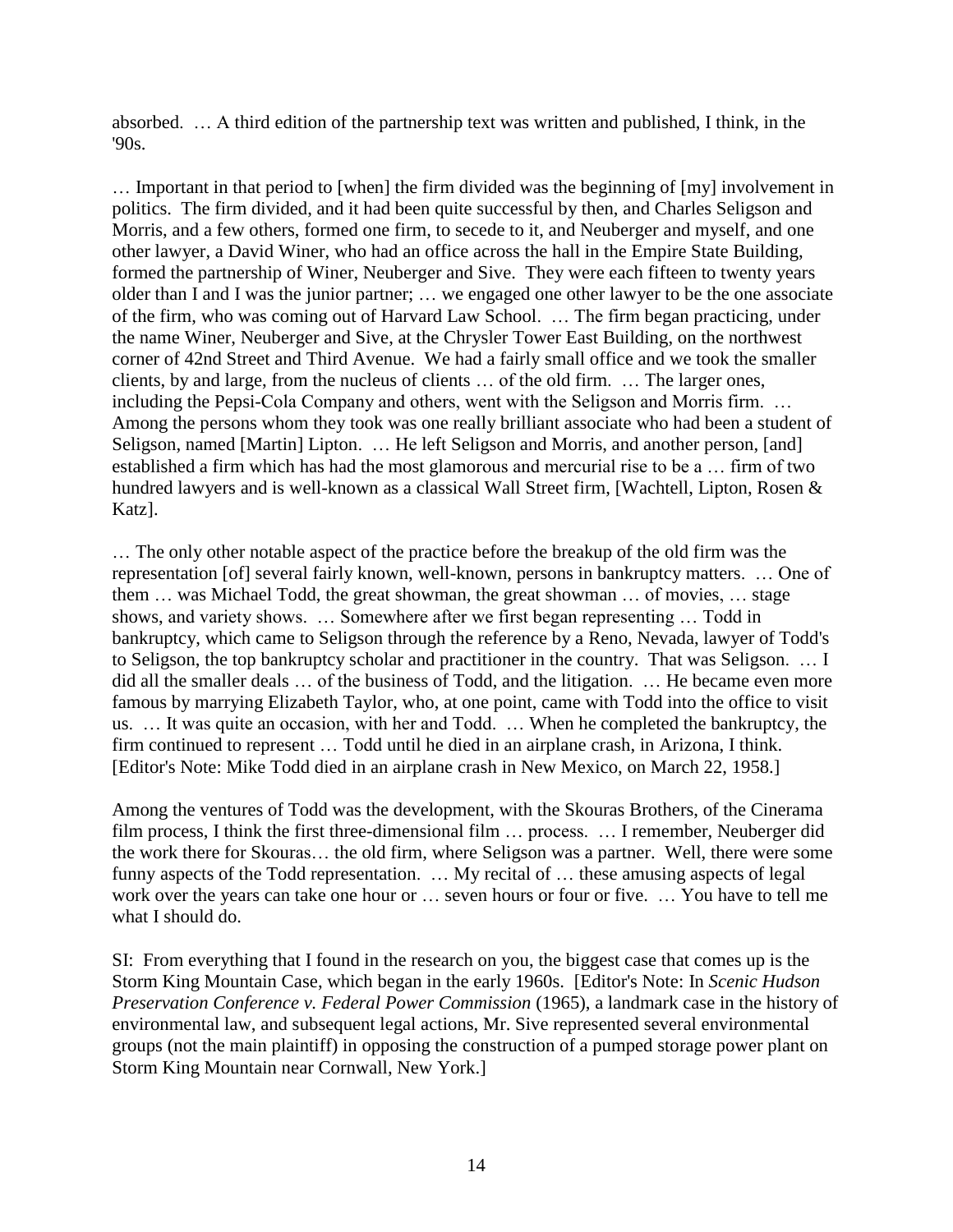#### DS: Yes, right.

SI: How did the breakup of the firm and the foundation of the new firm lead into your involvement in that case?

DS: Yes. Well, being a hiker and an outdoor enthusiast, I became a member, in the '50s and early '60s, of several hiking clubs, including the Adirondack Mountain Club, and then, the Appalachian Mountain Club. … In '65, a majority of people voted "Yes" on the holding of a constitutional convention, a state constitutional convention. … The New York State constitution provides that, every twenty years, there … is be a vote on whether to hold a convention. … There's a small … majority who voted "Yes," and, by that time, I had become, no, shortly after that time, I became a member of the Sierra Club and its Atlantic Chapter, which covered the whole of the Eastern Seaboard then. ... I had ... been involved in what was really the first important environmental case in New York State. … It revolved around a proposal … of a gift from [George] Huntington Hartford, [II], the A&P heir, of several tens of millions to build a café at the southeast corner of Central Park, on the west side of which is the Tavern on the Green. … In that case, I simply did an *amicus* brief in the Court of Appeals and [joined with] the opponents of that café, which included the Plaza Hotel and Tiffany, located just across the street from the park. … We lost, but the project was nixed by the new head of the Parks Department of the city, … Tom Hoving, who later became head of the Metropolitan Museum, and [John V.] Lindsay had become mayor [in 1966]. … In 1965, as in every constitutional convention in New York State since about 1894, the retaining of the article of the constitution which governs the Forest Preserve in the Adirondacks and in the Catskills [is voted on]. It's very famous as what's called the "Forever Wild" Clause. It's now part of Article XIV. It was originally Article VII, Section VII, and was inserted in by a constitutional convention in 1894. … The protection of the Forest Preserve is one of the most important environmental … causes through the years since. … The Sierra Club Atlantic Chapter, along with several other groups, opposed the building of … the north way, from Albany to the state line going to Montreal, because it would cross a small portion of the Forest Preserve near Elizabethtown in the Adirondacks. … One weekend, the Sierra Club Atlantic Chapter, the most important member of which was a … man who was legendary for his reputation, a Stewart Ogilvy, who worked then for *Fortune Magazine.* …The Atlantic Chapter leadership was very much clustered around people working in *Fortune* and other magazines by the same publisher, *Time*, *Life*, etcetera. … They organized a meeting of environmental groups at the point where the road was slated to cross the Forest Preserve, which was a small, maybe hundred-acre portion of the Forest Preserve. … It consists of a large number of … separate parcels, which range from small areas to … a hundred thousand acres. … We met there [for] the weekend. … Mary and I got a babysitter. … We met Ogilvy and he induced me to join the Sierra Club. I did and …for three years, I … became very active in it. … I became the chairman of the Atlantic Chapter.

… One of the members of the Atlantic Chapter, which would meet … generally, monthly, was a woman named Susan Reed, who … became legendary … with my family. … She came from a family which is one of the aristocratic families, which, in the early 20th century … built the socalled "Great Camps" of the Adirondacks. … The camps consisted of parcels of land ranging from two thousand or twenty-five hundred acres to forty or fifty thousand acres and it was, needless to say, the retreat of the aristocracy of New York State. … The Great Camps were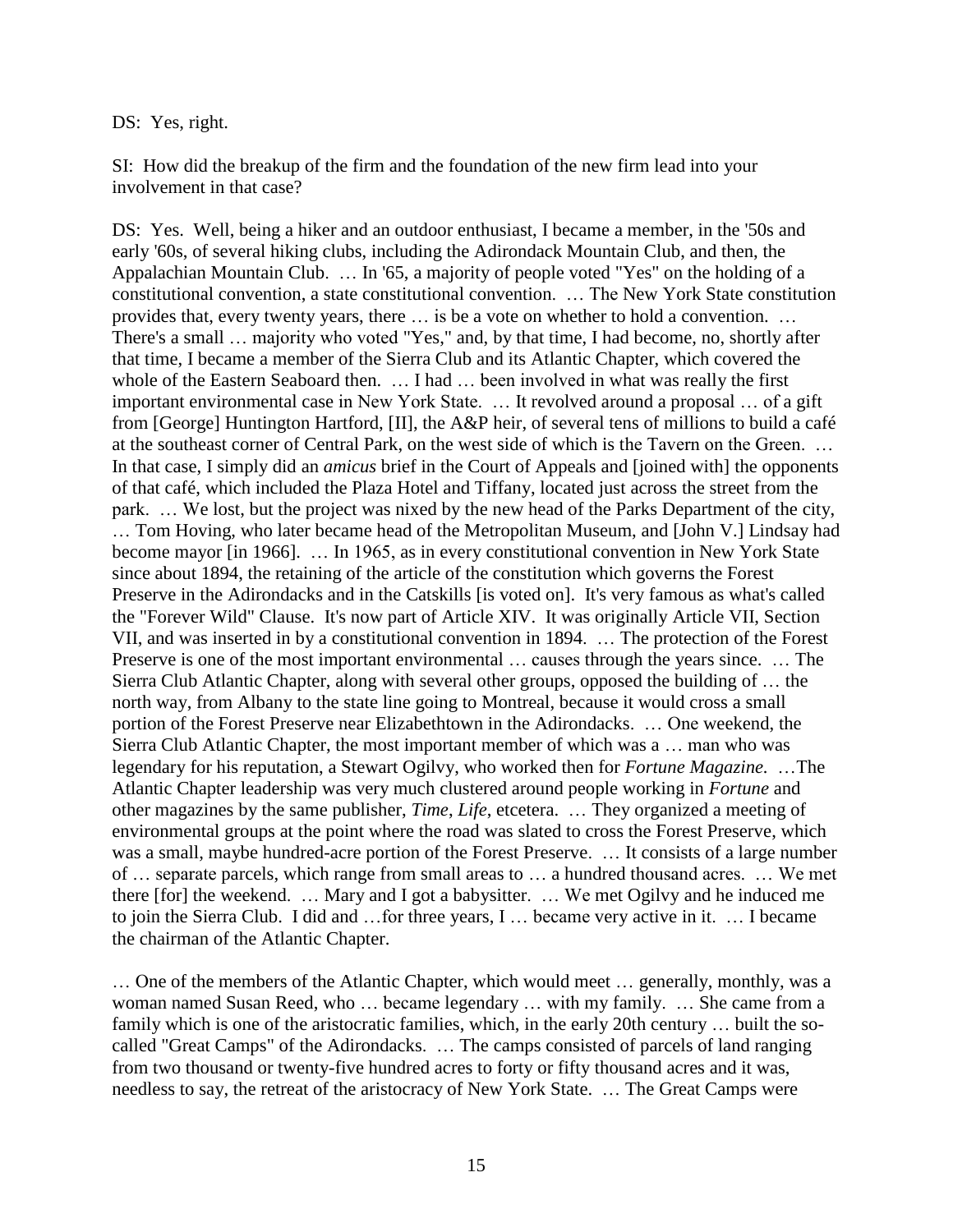owned by Morgan, Rockefeller, Vanderbilt, Whitney, Lehman … and number of the investment banking fraternity of Wall Street. … I joined the Sierra Club.

In the meantime, Mary and I, shortly after moving to Pearl River, looked for, but didn't find, a Democratic club. … We organized one and I became active with the Democrats and, as lawyers do, … a leader of it. … I became the principal attorney … in the Law Committee of the Rockland County Democratic Committee, and then, in the years between [that and], oh, about '58, by which time I had become quite active with the Democrats and, in '58, was their candidate for Congress, in the 28th Congressional District, which went from southeastern Rockland County to western Delaware County, just twenty miles from Binghamton. It was a tremendous rural area, and, of course, very … heavily Republican. I ran for Congress. … In '57, we had bought a farmhouse, with 160 acres, in the western Catskills. It was in a very beautiful, mountainous area. ... It's an important part of the family history and one of the greatest things we ever did was buy that. It cost seventy-five hundred dollars then. Acreage was for sale for ten dollars an acre then and, actually, some years later, I, with a partner, bought a tract of twenty-six hundred acres in the eastern Adirondacks for twenty-five thousand dollars. It's fantastic now.

… I … became very active and, in the early '60s, was really the chief environmental advocate whom the State Democratic Committee consulted. ... The constitutional convention was held in the Summer of '67. … I served in Albany … two months as the head of the staff of the Committee on Conservation and Preservation, which was the committee to which any proposals dealing with the "Forever Wild" Clause would be submitted for study. Well, I worked hard at it and did succeed in convincing a large number of Democratic delegates [to protect it]. The convention consisted of delegates based upon state senate districts, and the delegates from the big cities, New York and Buffalo and Rochester, really were urban people … most of whom knew nothing about the Forest Preserve. I undertook the job of … teaching them the history and the romance of it, … including the fact that Al Smith, then Governor, had saved the Forest Preserve in the '32 Constitutional Convention. [Editor's Note: Former New York Governor Alfred E. Smith served as a delegate to the 1938 New York Constitutional Convention. He had been the 1928 Democratic Presidential nominee.] … I was successful and we did defeat all proposals to … weaken the Forest Preserve Clause.

… In the meantime, about '63, there was published *Silent Spring,* by Rachel Carson, and, in '63, too, the controversy about Storm King Mountain developed. The publication of Rachel Carson was [pivotal], along with the Storm King Mountain Controversy and one or two others, [including] a controversy involving a canyon in the Sierra Nevada Mountains, [in] which … it was proposed … to build a ski development and houses and … other structures close to Yosemite. ... A bitter fight was carried on by the Sierra Club. ...

#### SI: DDT.

DS: Yes, DDT, and the Storm King Mountain Controversy, really, I've always said, in lectures and … otherwise, were the foundation of the current environmental movement. The Storm King Mountain Controversy developed out of the (resentment?) by the residents of homes on the top and slopes of Storm King Mountain, people of real wealth, and the hiking fraternity, … persons of … middle-class origins. Those two groups formed the so-called Scenic Hudson Preservation Conference to fight the development of the pumped-storage reservoir planned for Storm King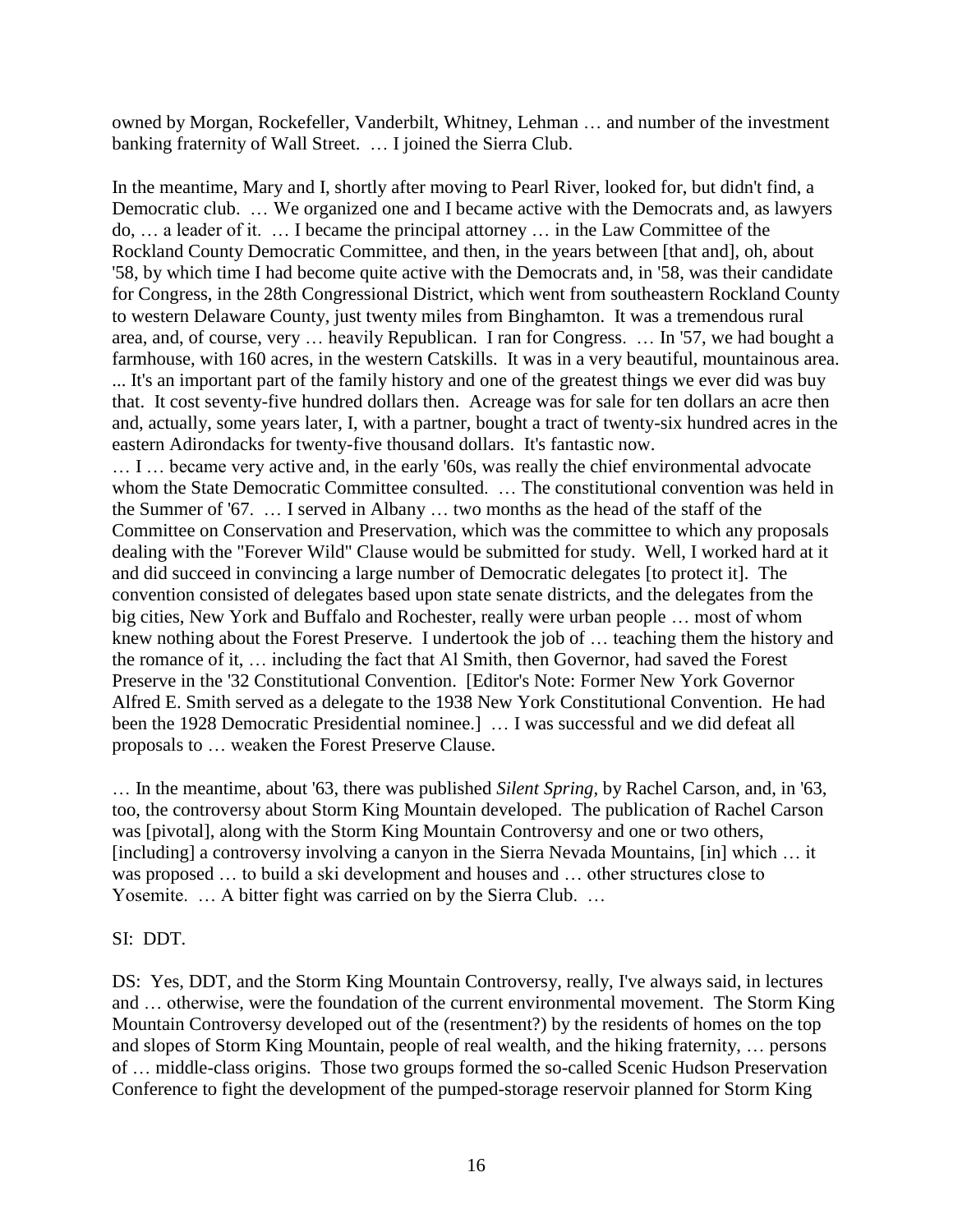Mountain. A pumped-storage reservoir operates by sending masses of water up from a body of water, a river or a lake, ...to the top of a hill or a mountain by electricity, using a third more electricity than is produced by the unleashing of the water down the mountain by opening a gate, and building a reservoir for the water on top of the mountain. But the energy produced can be secured just a few minutes after you open the gate. ... A principal ... energy problem is getting "peak power", power at the time you need it most, perhaps a hot afternoon or evening in midsummer, [when] the air-conditioning goes on.

… Scenic Hudson was formed as a union of those two groups of people and the Sierra Club Atlantic Chapter became involved in it. The controversy began, I think, by a letter to the editor of the *Times* by a lawyer who had a modest office in the Wall Street area, who was a great hiker, who initially every weekend went hiking, often on Storm King Mountain, Leo [O.] Rothschild (not related to the Rothschilds). He took offense at the plans for the power plant, which included … a cable across the river to the east shore, which would carry the power, and then, go on pole lines south to Westchester County and Putnam County, the area served by Consolidated Edison. … That aroused lots of people, particularly environmental groups and these wealthy people living on Storm King Mountain. … That became the Scenic Hudson Preservation Conference and they brought a lawsuit, in '63, … to reverse the grant of the permit for the power plant by the Federal Power Commission. … The reversal of the grant can be secured by bringing an appeal in the Court of Appeals, the US Court of Appeals, in this case, for the Second Circuit, covering Manhattan, the Bronx and Westchester. … They appealed the grant of the permit to the Second Circuit. … The principal attorney for Scenic Hudson was Lloyd Garrison, a senior partner in the firm of Paul, Weiss, Rifkind, and others. Lloyd Garrison, actually, was not a litigator, but he was a person of imagination. … He was of the family of the Garrisons of abolition times in Boston. … He had a trusts and estates practice, but he took on this case. … He … was helped with the services of a young lawyer in Paul, Weiss, [Rifkind] by the name of Albert Butzel. … They appealed the case and … won. They … secured a reversal by a two-to-one decision of the threeman panel, which hears Court of Appeals cases, in the latter part of '65. … Among the three judges on the panel was Paul R. Hays, who'd been appointed to the Court of the Appeals while he was a prof at Columbia Law School. … The grant of the permit was reversed and the case remanded to go back to the Federal Power Commission to re-hear the application. I … participated in the re-hearing, which … held a number of days of testimony in … Washington, DC, upon the re-hearing of the Storm King Mountain case and, in '67 … the Power Commission granted the permit again. It was appealed and this time the appellants lost, by a two-to-one margin.

… In the meantime, well, in … '65, I became the chair of the Atlantic … Chapter of the Sierra Club and I participated in the re-hearing in the Storm King Mountain case, but only secondary to Garrison … and his firm. I also became a member of the national Board of Directors of Scenic Hudson in 1966. … They met several times … in my office, the small office we had on 42nd Street. … In that Board of Directors, it was interesting, there were controversies and differences of view. One of them, I remember, which was the turn down of an offer by Pete Seeger to hold a concert and raise money for Scenic Hudson.

Needless to say, they had to pay a good sum to Lloyd Garrison, though … it was, I think, a good deal less than their fair hourly compensation, through the years. … The Scenic Hudson Board of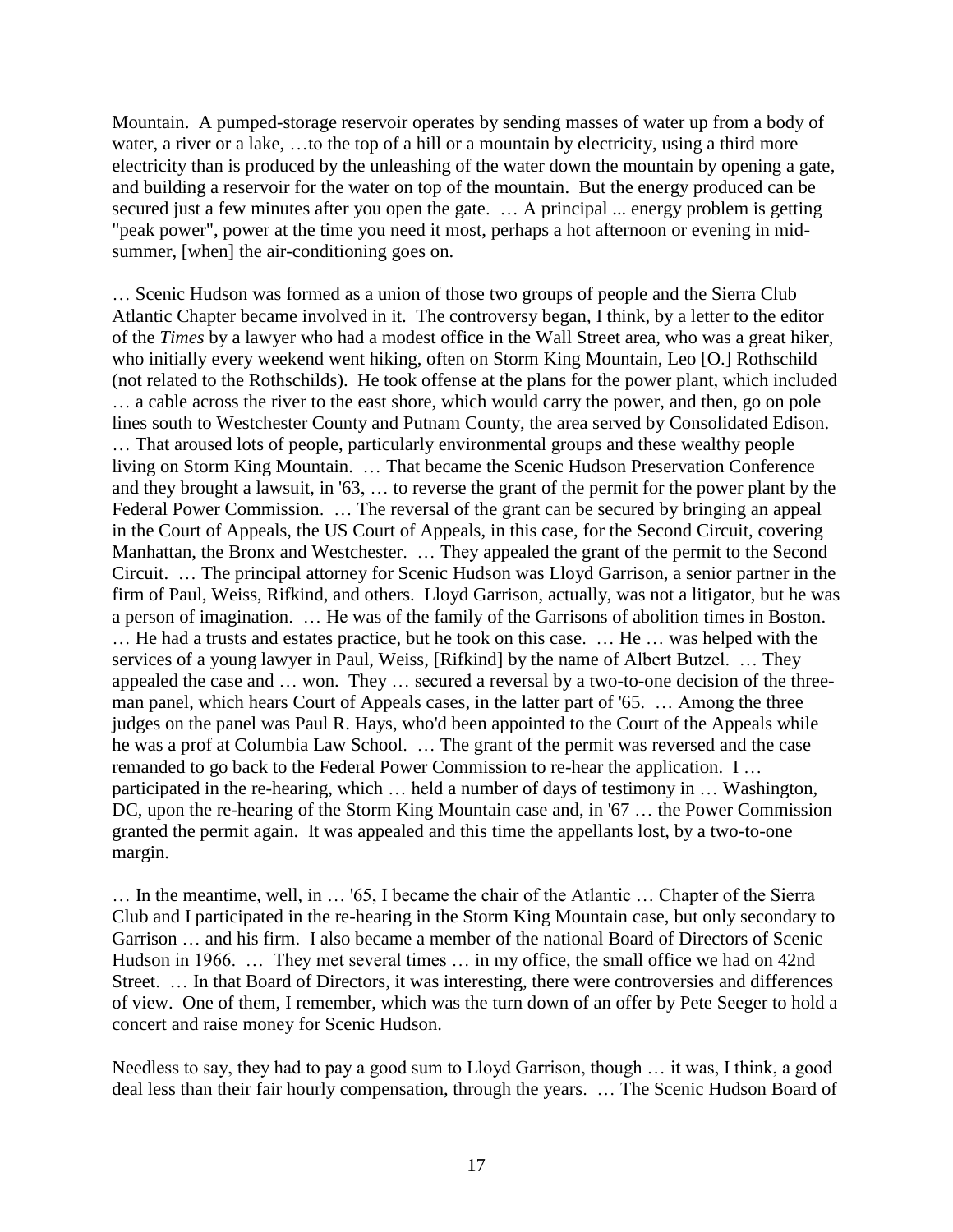Directors had a number of people of an aristocratic background and conservative in every respect but environmental and conservation matters. … The head of the Board of Directors was a senior partner, Steven Duggan, in one of the large, elite Wall Street firms … Simpson, Thacher and others. … He was … masterful in conducting meetings. I noticed that he'd wait out hearing disputes, and then, his determination settled any dispute.

… In '67 or '68, the Environmental Defense Fund was founded, which began with a gift of ten thousand dollars by the … National Audubon Association to a single lawyer who had an office out in Patchogue, … a negligence lawyer, … Victor Yannacone. He brought a couple of suits to enjoin the spraying of DDT … on lands in Suffolk … County. … He then formed the Environmental Defense Fund, which became what is called a public interest law firm, and it started with him and began to … serve a large number of members. … In 1968 … there was a proposal and a vote by the board of Scenic Hudson on going national, [to] participate in all sorts of important environmental controversies. It was voted down by a majority of the directors. I voted for it, but we lost, and then, Duggan got the idea of organizing a new public interest law firm to carry on legal representation of environmental groups, and he and, also, Whitney North Seymour, Jr., who was one of the younger members of the same law firm as Duggan, and I began the organization of the Natural Resources Defense Council, NRDC, which is now the most important of all environmental action groups. … In '69, we began the organization of NRDC. It was organized in ...1970, and ... has grown from a staff, originally, four lawyers to ... thirtyfive lawyers or more and … fifty-five or more scientists and writers and others, with a membership of over a million. … In 1967 … there developed a controversy over the building, on the east shore of the Hudson, from Tarrytown to Croton … of a six-lane highway along the shore of the Hudson. That was, of course, opposed and fought bitterly by residents along the way, particularly the Village of Sleepy Hollow and Tarrytown. … I … began aiding the people fighting this expressway, [*Citizens Committee for the Hudson Valley v. Volpe*]. Well, they then engaged me to bring a lawsuit to enjoin it, and the lawsuit was brought by the Village of Tarrytown and residents just north of Tarrytown, a group of citizens, and the Sierra Club. … The citizens organized under the name of Citizens' Committee for the Hudson Valley. … We brought a lawsuit, the defendants which included … the Army Corps of Engineers, which was the body which granted permits to build dikes, bridges, levees and causeways in navigable waters, based upon the Rivers and Harbors Act of 1899. That Rivers and Harbors Act permitted the Army Corps to grant permits for levees and bridges, but to build a dike or a causeway required Congressional consent. I brought a lawsuit, the main argument in which was … whether the road constituted a dike and not a levee. … The difference between a dike and a levee is that a levee is built along the shore of a waterway and holds back floodwaters. A dike is built out and into the main course of the water body, a river or other. ... I succeeded in ... securing a judgment that it was a dike.

… That was decided in '69 and appealed to the Court of Appeals. I was successful in resisting it, and then, the Army Corps and the state transportation department, [which would] be the builder of the highway, sought review in the Supreme Court. … They were denied. … The case became, I think, the first important environmental suit in the development of the law which was won completely, and it was won by a judge deciding it's a dike, in part because the sketches and drawings of the Army Corps showed places they called dikes, but lawyers are lawyers and words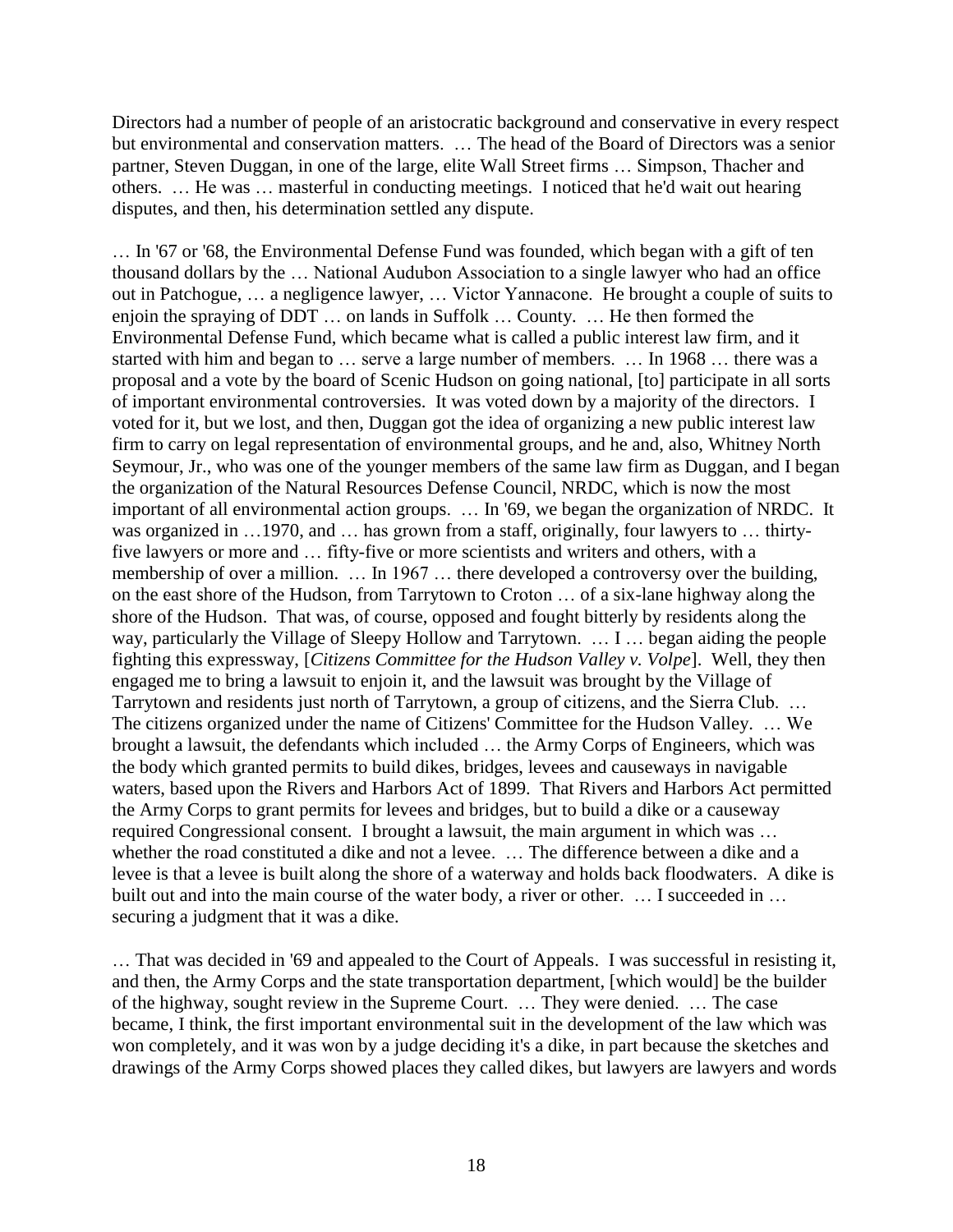have different definitions, so, they fought it. Well, that became [a landmark case] and that, more than any other early case, spread my standing in the environmental community.

… 1970 was a very important year. It … saw the enactment of the Clean Air Act. … January 1st [was] the effective date of … "NEPA" [National Environmental Policy Act], requiring environmental impact statements for all federal projects having major environmental effects, which would affect the environment adversely and substantially. That was originally introduced by Senator [Henry M.] Jackson, from Washington. It became … a tremendously important aspect of the growth of the movement, because so many things are federal projects and have a material effect on the environment. In '70, also, in part arising from the Expressway Case and in part arising from a couple law review articles which I decided to write, dealing with this new growth of environmental law. The more important one ... was in the *Columbia Law Review* and entitled, "Thoughts of an Environmentalist in the Wilderness of Administrative Law." The appeal …in the Expressway Case is part of administrative law. … I became quite known, nationally, as a practitioner in and a student of administrative law. … An administrative law course in the law schools now consists of, about one-third of the total course, the law governing the appeal of administrative decisions to courts, judicial review of administrative action.

… In '70 or '71, I was appointed to the Administrative Law Conference, which is a federal agency [of] about sixty members, one-third of which is scholars of administrative law, one-third officials, heads or others of government agencies, and one-third practicing lawyers. … I was appointed [to] that, and … began attending the meetings and doing its work with the great scholars of administrative law, including a Walter Gellhorn, who was a Professor of Administrative Law at Columbia and whose sister is Martha Gellhorn, a very well-known newspaper writer in World War II and later. … In '69, I organized the first of what lawyers call Continuing Legal Education sessions, that's CLE, which is the education of lawyers after law school, particularly in newly developing fields of law, in Environmental Law. … I chaired the first group of such lawyers in a three or four-day session … in Boulder, Colorado, and, also, in '70 or '71. I organized the first committee on environmental law of the City Bar Association, which was very important. Also, I was one of the founders of the Environmental Law Institute, an organization which has published monthly bulletins of environmental law. … Also, in '69, I was appointed, suggested by David Brower, the head of the Sierra Club, to the National Board of the Sierra Club and attended two or three meetings held at their lodge up in the Sierra Nevada Mountains. Among other things, I became acquainted there, as a member of the board, with Ansel Adams, the great photographer, and I was appointed when John [B.] Oakes, the editor of the editorial page of the *Times,* resigned. … Then, there was a struggle for control of the Board of Directors of the Sierra Club where Brower, who was the most famous, led the reform wing, and it was Brower who decided for the Sierra Club to appropriate a small sum and engage me to join the Storm King Mountain fight.

The Brower slate of directors lost. There were five directors being chosen then, [out] of a board of about fifteen, I think, and Bower disregarded my advice … to engage in bullet voting, to have our members and sympathizers vote for only three directors, which was a majority of the five being elected, but he was too idealistic, and so we lost. … Immediately, Brower, another lawyer, also a wonderfully legendary figure, … Alfred S.] Forsyth, … who was a partner in another small law firm (which, at one point, he and I thought might merge with my firm, but for different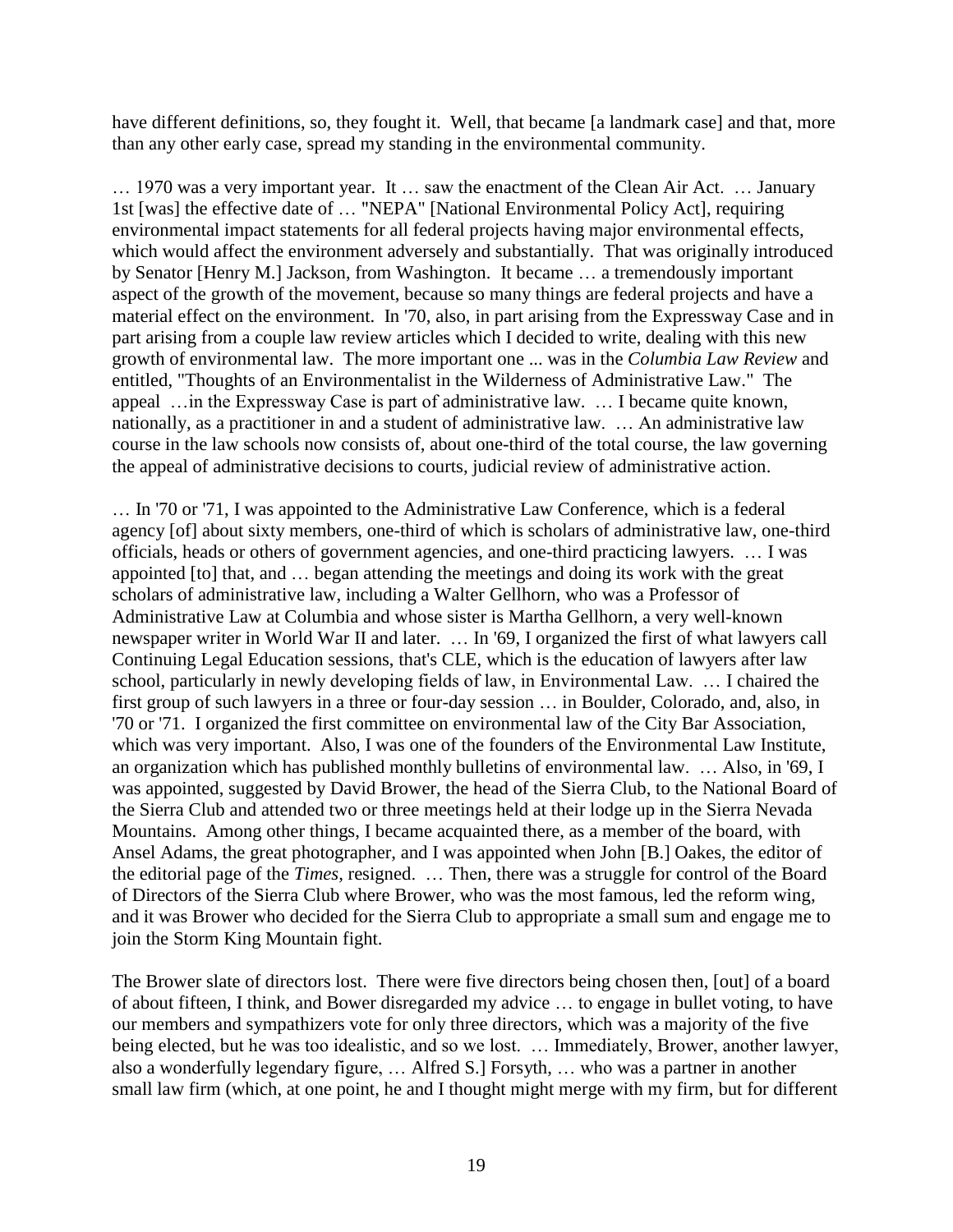reasons, didn't), and a very close and dear family friend, he and Brower and I formed Friends of the Earth, to take the people favoring the Bower slate in the Sierra Club and form a competing organization. … I wrote the statement of incorporation for it and filed it in Albany. … Brower … began organizing "*Les Amis de la Terre*" in France and a Friends of the Earth in England. … Both are very important organizations, more important than Friends of the Earth in the United States, which has never had more than ten or fifteen thousand members. … The Sierra Club began its reform to join [the modern environmental movement], to be a litigation group and active politically, as distinguished from being a group of hikers in which the hiking clubs, including the Adirondack and Appalachian Mountain Clubs and the Sierra Club, became important, environmentally active groups. … I, also in the same period, between '66 and '70, became active with a classical and old environmental protective organization, which would oppose any incursions into the New York State Forest Preserve, called Association for the Protection of the Adirondacks, which had been organized in 1906, the members of which were the great estate, Great Camp owners, including a Vanderbilt, a Rockefeller, a Whitney, and J. P. Morgan. I remember those were among the signers of the original certificate of incorporation, which I used in a couple of the lawsuits I brought for the association. ... I became a member of the board, … a very aristocratic group. I think I was the … early members who didn't come out of these Great Camps. … The head of it was a … very close friend for many years … and I became the principal advisor of the association on both legal and political matters. … During the same period, in 1970, the state legislature passed, with [then New York Governor Nelson] Rockefeller pushing it very hard, the Adirondack Lands Agency, which enforces a state law governing zoning in the whole Adirondack area, eight thousand square miles, zoning of the private land in the Adirondack area. … That was revolutionary, because it was, and still is, the one major grant in New York State of the zoning power to a state agency, rather than to each municipality.

… All of this happened in '70 and '71, and … beginning then, the firm of Winer, Neuberger and Sive began expending a good part of its energy and time and means, mainly through myself, in environmental cases. … It then, began to develop a couple of young lawyers, and, by this time, we had three or four associates, in environmental cases, and the thing just exploded. … I, in the meantime, well, later on, … in the late '60s, taught a course on some aspects of civil procedure … at NYU Law School, in their graduate division, the students of which include the young lawyers of the Wall Street law firms. … Then … at the end of the '70s, I began teaching a course in environmental litigation at Columbia Law School. … I gave up teaching the civil procedure course in NYU.

In '71, among the clients was a group of people opposing the building of a dye plant by a German chemical company off the coast of South Carolina. [Editor's Note: Beginning in 1969, Hilton Head residents, organized as the Hilton Head Island Community Association, began their opposition to a proposed BASF chemical plant on Victoria Bluff.] … Across the bay was Hilton Head Island, which, … among other things, had developments of homes for very wealthy people and I represented those people, in addition to conservation groups, in opposing the approval of this German chemical company, BASF. … I was really engaged by the lawyers for these developers at Hilton Head Island, a fair-sized firm, large for South Carolina, … the senior partner of which is … [Joab] Dowling. … Dowling was known by, and [is] perhaps a member of, I think, a very small cluster of people who exercised almost feudal control of South Carolina.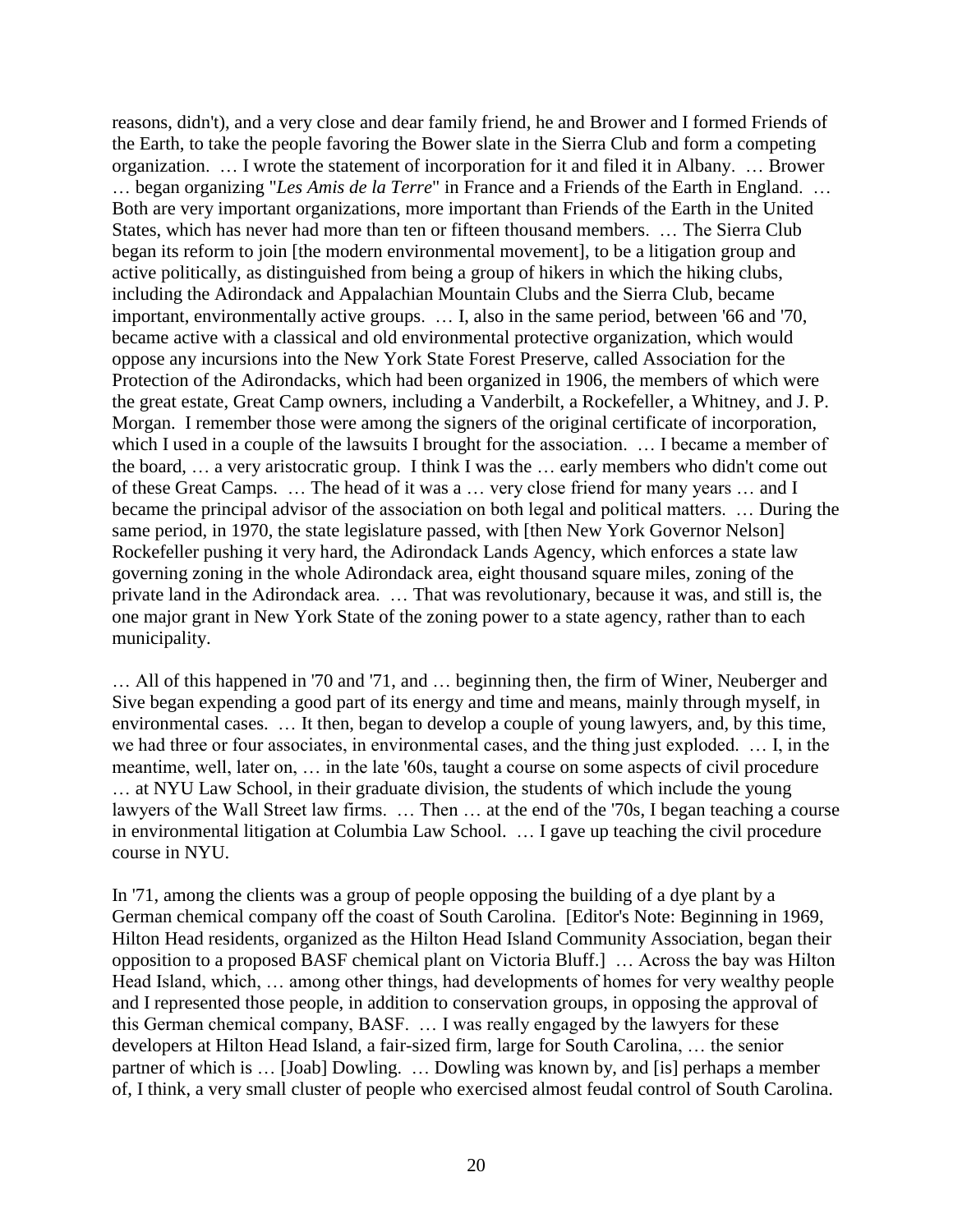… I brought a lawsuit, but, in the middle of it, Dowling arranged some political events, including a meeting with … Senator [James Strom] Thurmond. … I … attended a meeting with Dowling and Thurmond. … Through political connections, really, and the beginning of the strength of the environmental movement, the federal Secretary of the Interior … who had some jurisdiction over the building of the … proposed plant, stated that he, as Interior Secretary, would oppose it [Secretary of the Interior Walter J. Hickel]. BASF withdrew the application. … The suit never came to a trial.

That and other things developed the environmental practice. In the early '80s, I began teaching … in the summer session of another law school that was [in] Colorado, in Boulder, and then, somewhere in the next five years, I … taught in the summer sessions, for four to six weeks, at the law schools of Wisconsin, Utah, and Washington … where my sister lived. She married a boy from Idaho and began living in Seattle beginning in '51 or '52. All of this helped developed the standing of the firm and myself, and I became, I suppose, as well-known as anybody in the development of environmental law.

# SI: Absolutely.

DS: Well, also, in reading stories about the Hilton Head Island Controversy, one of which was in *Life Magazine,* which had a special issue, with a lot of other publications, in the Summer of '70, on the environment. The [*New York*] *Times* and *Life* wrote up the Hilton Head Island Controversy and I was written up in part in *Life,* and a couple of times, fairly lengthy stories, about Hilton Head Island. The head of the CLE [Continuing Legal Education] section, a section of the American Bar Association, by the name of Paul [A.] Wolkin, was organizing CLE programs, which are an important development in law practice after World War II. … He phoned me and asked me if I was interested in a program, a three-day program, on environmental law. I became the chair of a program on environmental law and carried that on for thirty-three years. … That spread the growth of environmental law. Actually, it was run by Wolkin, headed by a so-called ALI-ABA Committee, American Law Institute-American Bar Association, which lawyers always call "Ali-Abba." That spread the reputation and standing of myself and the firm. The firm continued its growth as Winer, Neuberger and Sive. In the '80s, Winer and Neuberger, the older ones, resigned and, shortly thereafter, died. In the meantime, two attorneys in the US Attorney's Office, in the Southern District of New York, which is the great training ground for legal careers and always prized posts of young lawyers, joined my firm. … They were [David] Paget and [Daniel] Riesel, and the name became Sive, Paget and Riesel, [P.C.]. … The firm grew, in the '80s and '90s, to sixteen or eighteen lawyers, with some younger partners, … developing an environmental practice. The environmental practice became the chief area of activity of the firm and is now, with sixteen or seventeen lawyers, at least ninety percent of the work [being] environmental work and known nationally and … important in the whole development of environmental law.

SI: How did your older partners, Winer and Neuberger, feel when the firm started heading in this direction of environmental law?

DS: They encouraged it.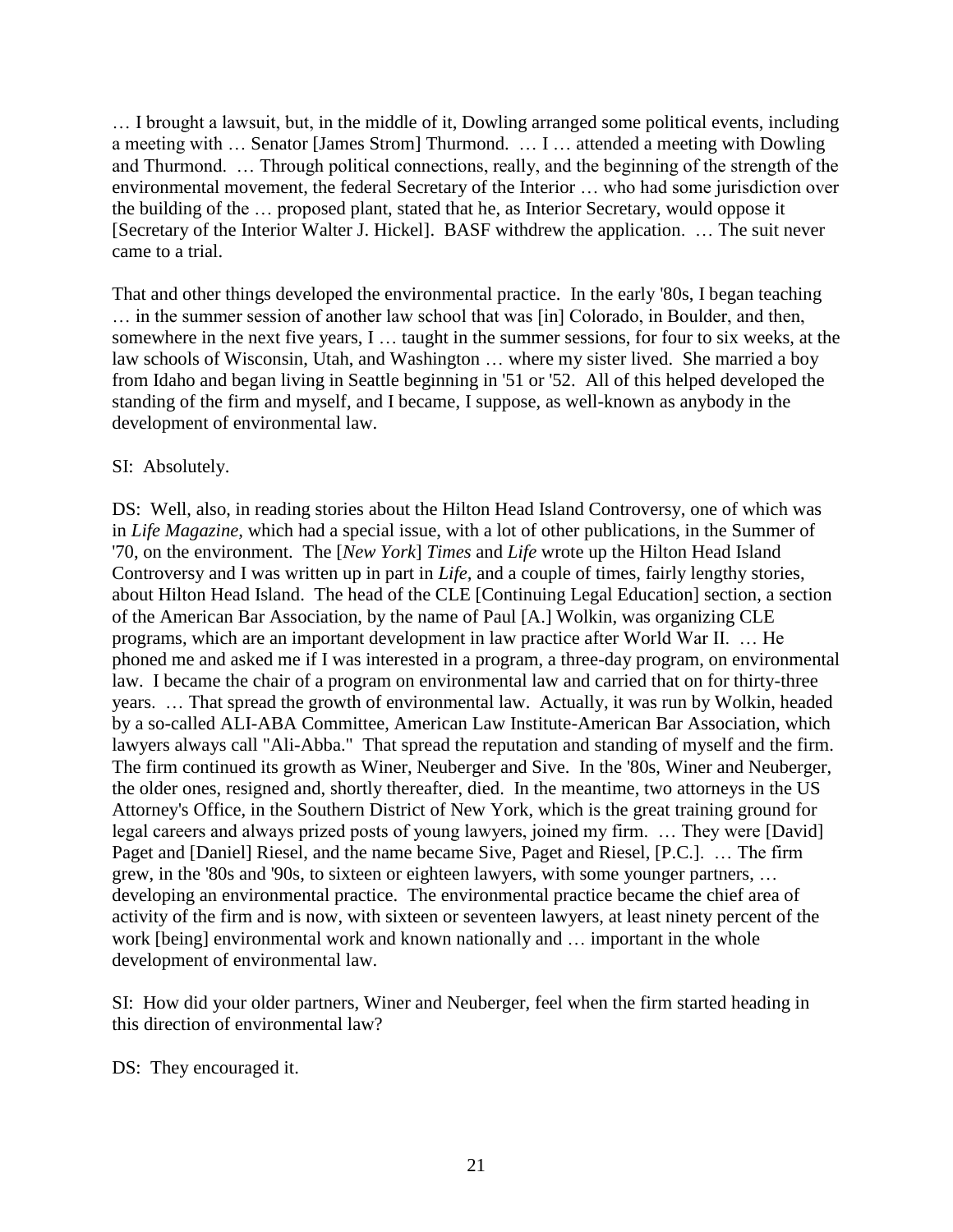#### SI: Okay.

DS: … It was … difficult for me, when the firm split up, and Mary and I had just bought the larger house in Pearl River, the future was uncertain, because the more important and larger group, including Seligson, took the major, large clients. We took just a couple small ones, but it turned out to be one of the most fortunate things that ever developed for me, because I was freed in working on *pro bono* … matters and in the political work and all of the environmental advocacy, and I did develop the environmental practice. … They encouraged it, or at least they didn't try to discourage it. Had I gone with the other part of the firm, which divided in 1961, I think … that others would have continued to look over my shoulder to see how every hour was spent, particularly in the years, beginning then, when many lawyers … start billing by the hour, now up to five hundred and a thousand dollars per hour. … We now charge up to three hundred dollars an hour and that was my regular charge, arm's length, when I practiced in the later years.

… The answer is, they encouraged it and that was one of the most fortunate things which ever developed. … The buying of the new house came … shortly after, the larger house, and the breakup of the firm, the birth of our twin boys … came during that time. I had concerns about the future, which was by no means certain, but we had enough of the litigation, which I handled. … During these years … I began the development of the environmental practice and teaching. Well, I could recite a number of other details, but you have to tell me what you want me to do.

SI: Are there any other cases that you want to talk about in the last ten minutes or so? We do not have to tackle everything now. I can come back another time.

DS: Yes, well, I think it would be [good to] come back another time, but other leading cases included one where we represented, I represented in the firm, [the Mohonk Conservancy] ,and a lawyer became counsel, part-time, working with the firm, by the name of [William R.] Ginsberg, who taught environmental law at Hofstra [University] and whom I helped to get tenure and other things, a very close friendship. He and I represented the Mohonk Conservancy in the case which we won, finally, and established the exemption from real property taxation of nature trust properties, [*The Mohonk Trust v. Board of Assessors of Town of Gardiner*] That was very important, and then, most important, well, the most known of cases, as it was litigated, was in fact called the Amchitka Case, where I represented an ad hoc group and conservation organizations, the Committee for Nuclear Responsibility, the head of which was the wife of a James Marshall, who became a close friend when he joined the first board of NRDC, [*Committee for Nuclear Responsibility v. Seaborg*]. … That case was very consuming, but ended with a hearing, I think only the third in history, on a Saturday in the Supreme Court on my motion to enjoin a nuclear explosion on Amchitka Island scheduled to go off at one PM or thereabouts, [on] the same day. ... I lost that by a four-to-three vote. The explosion went off. [However], at the intermediate appeal stage, I established, and it became an important case in the definition of executive privilege. … The controversy … dealt with the power of the courts versus the executive department of the government. Now, today, the most important is the executive privilege of the President and others vis-a-vis Congress, the legislative part. … This case ended in a most dramatic way, the main story, of the Saturday decision, [which was] carried in the Sunday papers all over the world, really, including the *Times*, which had a photograph of me going up the steps of the Supreme Court.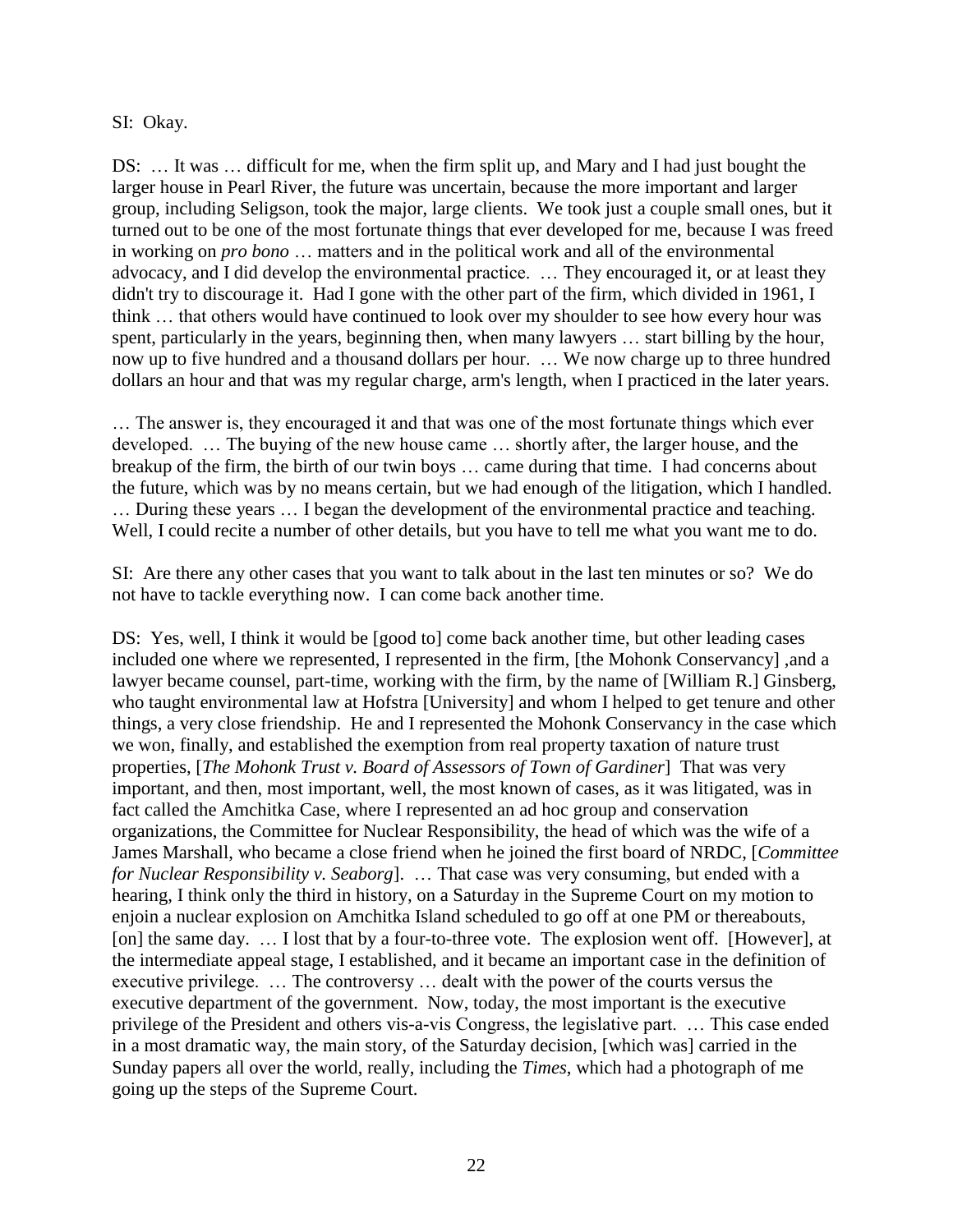Also, a few years later this was what we called the "Trident" case, a case involving a group of residents and others in the Puget Sound area, the Hood Canal, which connects Puget Sound with a body of water south, west of Seattle, [*Concerned About Trident, Inc. v. Schlesinger*]. They decided to fight the … expansion of the submarine base on the Hood Canal. … I … was their lawyer and carried on that suit, which didn't succeed in enjoining the Navy, but did succeed in the reversal of a trial decision by the district court, who was a Washington, DC, judge, where the case was brought. In reversing his decision, [it was] upholding the sufficiency of the environmental impact statement, EIS. That issue has arisen in thousands of cases and it's the main litigating tool in using the National Environmental Policy Act. …That act has been copied in, I guess, thirty-five or forty states, including New York and New Jersey. I carried on … the Amchitka nuclear … suit. … I represented groups of people, …peace organizations and environmental groups, and citizens with the residences along or near the Hood Canal. That's … called the Trident Suit. Trident was the name given by the Navy to the … submarine base … that has been built.

I also represented people fighting the completion of [Interstate] 287 in New Jersey from [the] Morristown vicinity to the state line [*Bergen County v. Dole*] and a group in, living … close to the Watchung Reservation, opposing the completion of [Interstate] 78 across the Watchung Mountains and the park, [*Township of Springfield v. Lewis*]. Both of those suits didn't succeed in enjoining the construction, but there were material and important changes … in the highways, from an environmental standpoint, because of the political … effects, of the controversies.

SI: The research pointed out that, in a number of the cases, the verdict might not have gone the way you wanted, but the publicity generated caused changes.

DS: Yes.

SI: In your position as the legal representative, did you have any role in cultivating that publicity?

DS: Oh, yes. ... A great deal of my time, as what I call an environmental advocate, maybe a third or a half, has been spent in … what I call the political side of the movement. … I've talked and lectured and written about the combination and the interworking of the two areas of controversy, the political and the litigation, the legal side. The most noteworthy case, one of the most noteworthy, is a controversy involving the Alaska pipeline, which environmentalists won in the court by a decision that the right of way was wider than the right of way permitted by the governing law, a rather minor, section of the substantive law; I forget the name of it. … That reversal of the injunction of the building of the pipeline came about just before the first of the big oil crises. … Initially Congress immediately … widened the right of way. … I have mentioned the Central Park Controversy, where the environmentalists won after they lost in the courts, because of a very narrow, but correct, decision … by the judge of the trial court, and the appeals court. The café was a proper facility within the park, a proper, quote, "purpose" the trial judge pointing out the Tavern on the Green on the west side of Central Park. Well, there are a number of other cases I can think of, but all of them amounted to a career in environmental law and environmental advocacy.